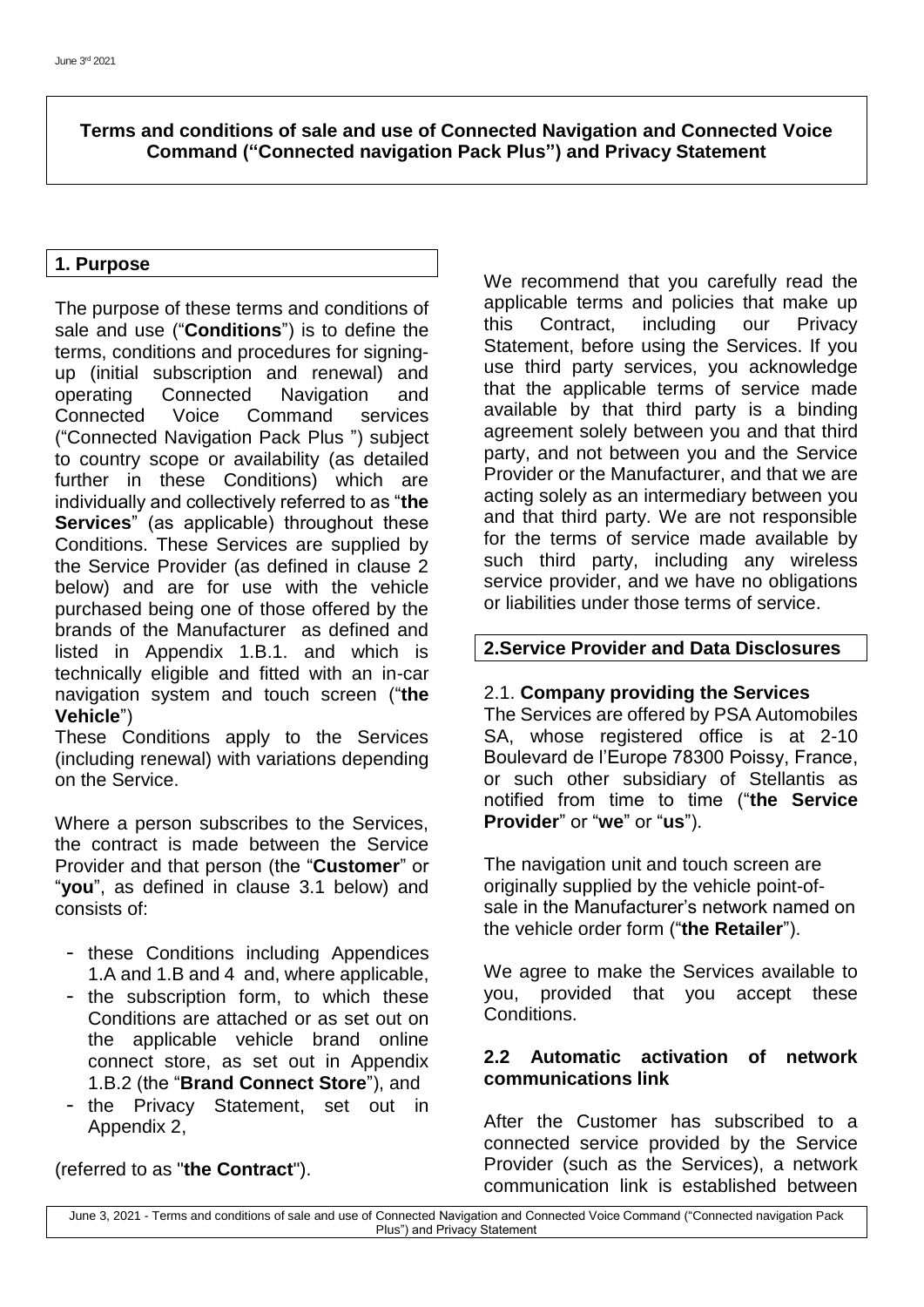the Vehicle and the respective device management server and maintained to perform the necessary data disclosures for the connected service(s). In most of the cases, the network communication link will be automatically activated but in specific cases a physical activation operation must be carried out by a dealer. Please contact the Customer Contact Centre for more information (details for which are as set out in condition 9 below).

If the Customer wishes to have control of the data disclosures, the Customer can choose at any time to restrict the respective data disclosures, including the disclosure of geolocation or voice data by changing the relevant Privacy Settings for the Vehicle. The way to change the respective Privacy Settings depends on the equipment of the Vehicle. Please refer to the Owner's Manual or Handbook or please contact the Customer Contact Centre for more information.

If the Customer chooses to restrict the data disclosure, in particular the disclosure of geolocation data, this may limit the provision of the Services.

Data disclosures are necessary to perform the connection, device management, soft- and firmware updates and to manage default codes are not affected by Privacy Settings.

Customers undertake to inform any person using the Services or occupying a place in the Vehicle of data collection and disclosures as further detailed in clauses 4 and 14 (Personal Data) below.

## **3. Terms and conditions of Subscription - Duration - Renewal**

# **3.1 Conditions of subscription**

The Customer, who is a registered keeper or owner or long-term lessee of a Vehicle, can sign up for the Services.

As Services content is specific to national features, the Services have to be subscribed to in the Customer's country of residence.

# **3.2 Procedure for Subscription, Duration and Renewal**

# 3.2.1 At the Retailer's point-of-sale if applicable:

In the event of purchasing, at a Retailer's point-of-sale, a new Vehicle fitted with an incar navigation system and touch screen as standard or optional extra, the Services, are free of charge for a period of 36 (thirty-six) months and are only available as a bundle.

During this 36 month period the Services will terminate automatically if the communication network(s) used for their delivery is (are) no longer available or is (are) strongly saturated due to 2G and/or 3G and/or 4G network switch off, decided by the telecommunication carriers. The termination information will be made available on the Vehicle Brand websites at least 30 days before the end of the Service. The Service Provider and/or the Manufacturer shall not bear any liability in respect of this termination.

# 3.2.2 Online at the Brand Connect Store

In the event of purchasing a Vehicle fitted with an in-car navigation system and touch screen as standard or optional extra, the Services, are free of charge for a period of 36 (thirty-six) months and are only available as a bundle.

This free offer is available for a Vehicle having not reached 36 (thirty-six) months of age, starting on the first day of the Manufacturer's new vehicle warranty period, as set out on the registration card, and only if this free offer has not been previously subscribed to for this Vehicle.

If the Vehicle has not reached 36 (thirty-six) months of age, starting on the first day of the Manufacturer's new vehicle warranty period, as set out on the registration card, and a free offer has already been previously subscribed to for this Vehicle, you will benefit from the remaining period of this free offer.

During the above mentioned 36 months period the Services will terminate automatically if the communication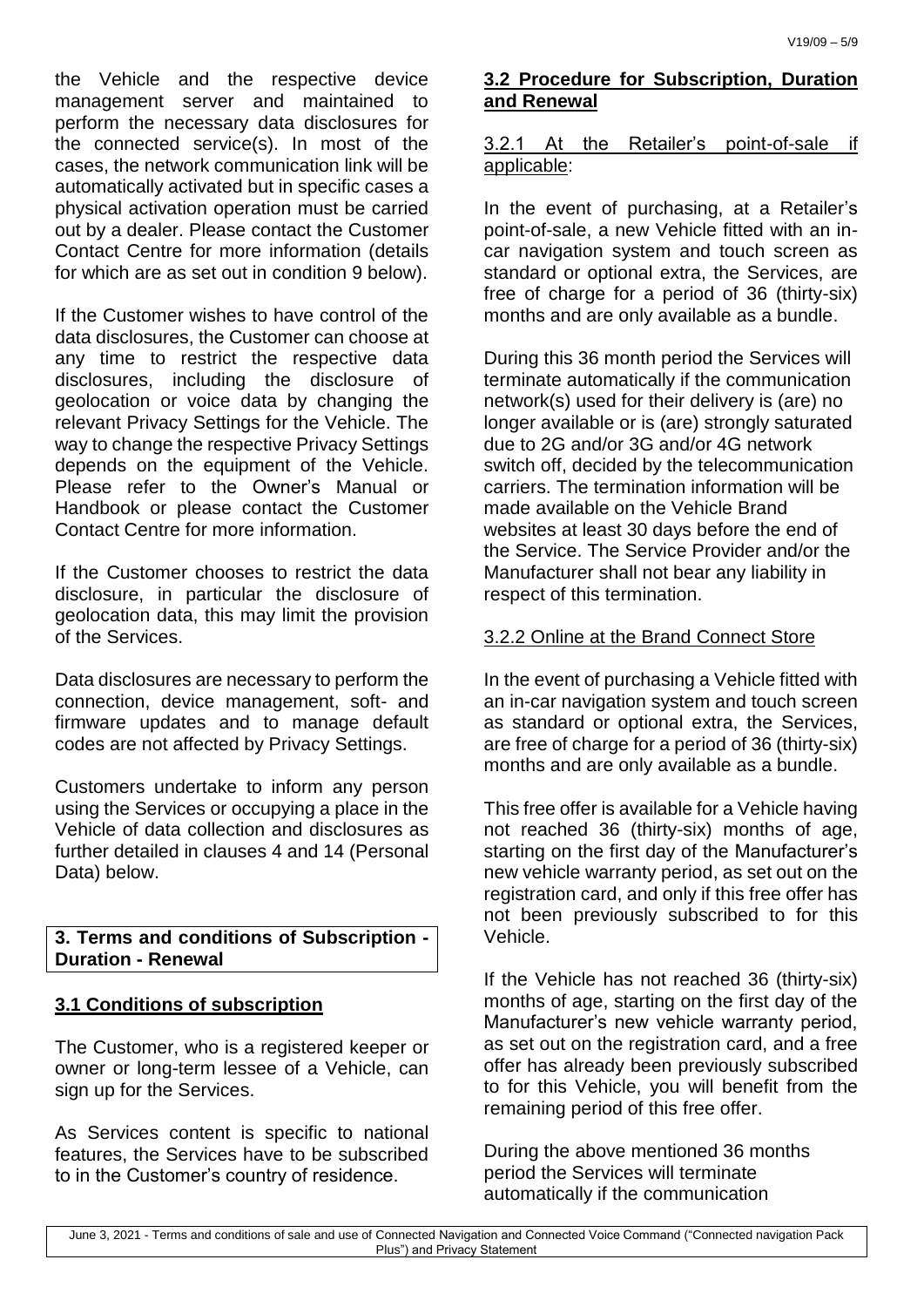network(s) used for their delivery is (are) no longer available or is (are) strongly saturated due to 2G and/or 3G and/or 4G network switch off decided by the telecommunication carriers. The termination information will be made available on the Vehicle Brand websites at least 30 days before the end of the Service. The Service Provider and/or the Manufacturer shall not bear any liability in respect of this termination.

After any contractual period, the Customer may renew the Services for an additional period of 12 (twelve) or 36 (thirty six) months for an additional price, unless the communication network(s) used for their delivery is (are) no longer available due to 4G network switch off decided by the telecommunication carriers.

During the additional 12 (twelve) or 36 (thirty six) months periods, the Services will terminate automatically if the communication network(s) used for their delivery is (are) no longer available or is (are) strongly saturated due to 2G and/or 3G and/or 4G network switch off decided by the telecommunication carriers. In case of termination the Service Provider and/or the Manufacturer will send a previous notice to the Customer at least 30 days before the end of the Services and the price will be refunded to the Customer prorata temporis depending on the period of availability of the Services. The Service Provider and/or the Manufacturer shall not bear any liability in respect of this termination.

The Brand Connect Store is a website administered by the Service Provider either itself or on behalf of the Manufacturer where the Customer can sign up for, or renew the Services or buy or subscribe to additional services, applications or functionalities. The Brand Connect Store is updated from time to time with new services, applications and **functionalities** 

These Conditions may be modified at renewal and Customers are requested to read the latest version.

# **4. Description of the Services**

# **4.1 General provisions**

The Services consist of on-board access in the Vehicle to the Services described in clause 4.2 below, by means of the touch screen fitted in the Vehicle or by voice command. The Services require connected vehicle capabilities to perform connected features described in clause 4.2 below and necessary updates over the air of on-board firmware and software to provide the Services (see clause 2 and 8).

Customers undertake to comply with the terms of the Contract and the obligation to limit use of the Services to normal private individual use, in accordance with the laws and regulations in force and third party rights. The Services are only for providing personal information to the Customer. No commercial use of data presented within the Services, even partial, is allowed by you.

If the Service Provider determines that your usage of the Services is so excessive that it interferes or could interfere with the Service Provider's ability to provide timely, highquality Services to its other subscribers, or if the Service Provider determines that your usage constitutes a nuisance, or abusive use, or is otherwise not consistent with the requirements of these Conditions, the Service Provider may, at its discretion, suspend or terminate all or part of the Services provided to you, without advance notice. The Service Provider and/or the Manufacturer shall not bear any liability in respect of this termination.

For more information on the content, terms, conditions and procedures for using the Services, Customers are able to consult the FAQ section following the link set out in Appendix 1.B.2 or to get in touch with the relevant Customer Contact Centre details of which are given in clause 9 below.

June 3, 2021 - Terms and conditions of sale and use of Connected Navigation and Connected Voice Command ("Connected navigation Pack Plus") and Privacy Statement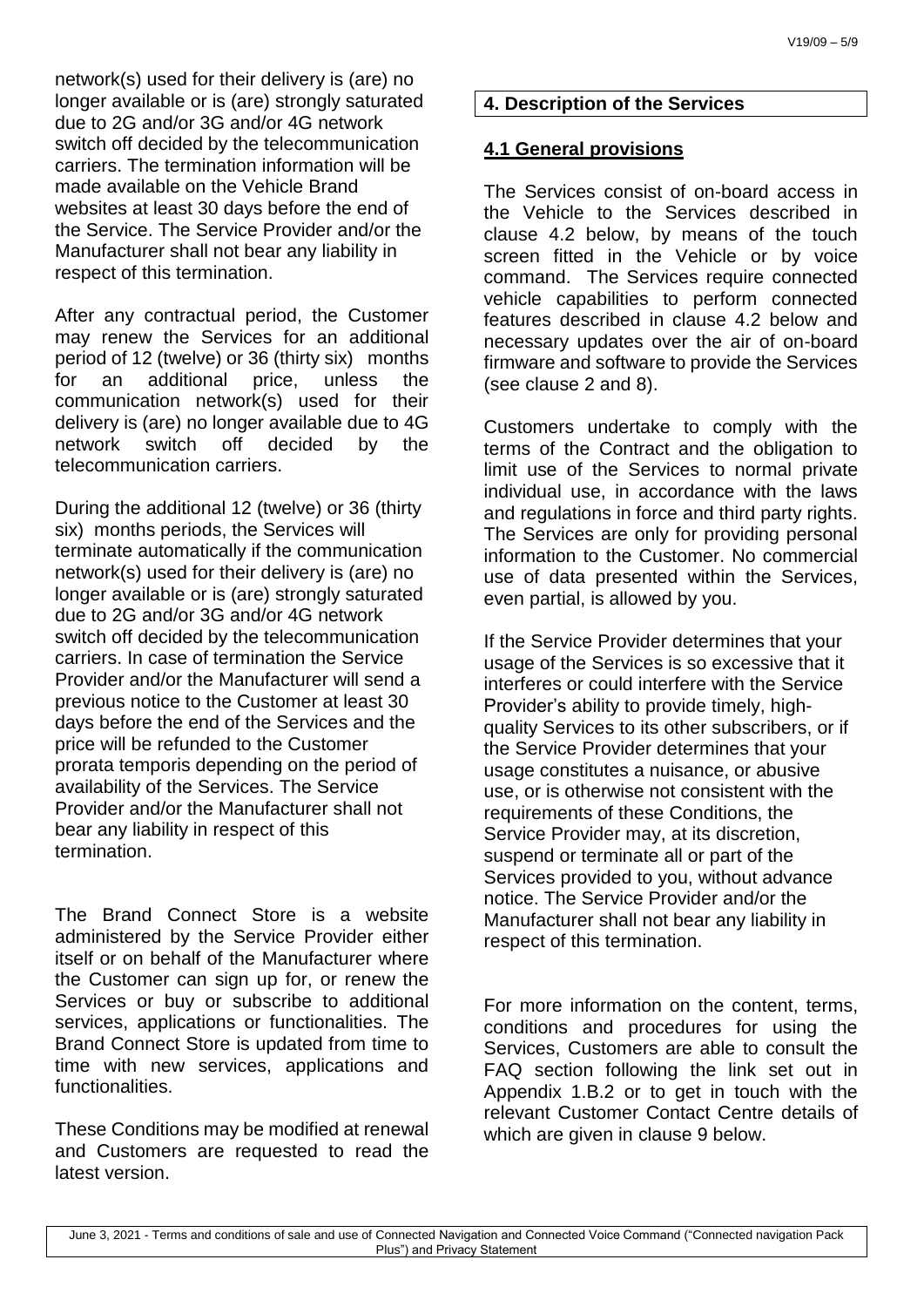The Services involve geolocation of the Vehicle and voice data. Understanding that it will limit the provision of the Services, you can deactivate the geolocation of the Vehicle at any time and free of charge, by carrying out the procedures described in the Vehicle documentation or by contacting the Customer Contact Centre. Customers are informed and accept that in the event the data-sharing device is disabled, it will not be possible to provide certain Services. Customers have to reactivate the device to access the relevant Services.

If the Customer does not renew the Contract or if the subscription is terminated, some relevant data for Services using the map provided through the Services will not be updated or may be removed or erased.

The Customer may incur mobile service provider's charges for using mobile data, SMS or voice services if the Customer uses a smartphone for certain features where they are able to pair their phone through Bluetooth or whilst using the mirroring function available through eg Apple CarPlay™ or Android Auto™

Therefore, you may be billed for additional fees by your mobile service provider, and you must therefore check with your mobile service provider as to its charging structure for such use of mobile services. Clearly, your mobile service provider is a third party and separate from us, so we have no responsibility for the charges which your mobile service provider charges you. If, in relation to such functionalities, you do not wish to use your mobile service provider's package or incur charges with your mobile service provider, then you must not use the smartphone for such functionalities.

# **4.2 Description of the Services**

Subject to clause 3 above in relation to automatic termination and clauses below regarding cancellation or early termination, Customers acquire the right to use the Services described below for the period subscribed for.

# *4.2.1 Connected Navigation*

Connected Navigation includes the following features, provided that this information is collected by TOMTOM SALES BV, a Dutch company, whose principal place of business is at 154 De Ruyterkade, 1011AC, Amsterdam, The Netherlands (the "**Service Publisher**") or by any third party designated or contracted by the Service Publisher.

 *Online traffic:* This service allows traffic conditions to be displayed in nearly realtime, provided that this is information which is collected by the Service Publisher. Traffic conditions on the route planned are summarised solely when the navigation system is used in driving view mode.

When the traffic management option is in manual or semi-automatic mode, users may be offered alternative routes in case of changes in traffic conditions on the planned route. In automatic mode, the route is automatically recalculated in real-time in case of changes in traffic conditions along the route planned.

- *Local Weather:* This service allows weather forecasts to be displayed along the driver's route and at destination, as well as on the Vehicle's navigation system map, provided that this information is collected by the Service Publisher.
- *Parking information:* This service allows car parks to be displayed along the driver's route and at destination, as well as on the Vehicle's navigation system map, provided that this information is collected by the Service Publisher. For each car park, free spaces and the price are stated, provided that this information is collected by the Service Publisher.
- *Fuel Prices:* This service allows fuel stations to be displayed along the driver's route and at destination, as well as on the Vehicle's navigation system map. The location of the fuel stations and the last available price of fuel are displayed for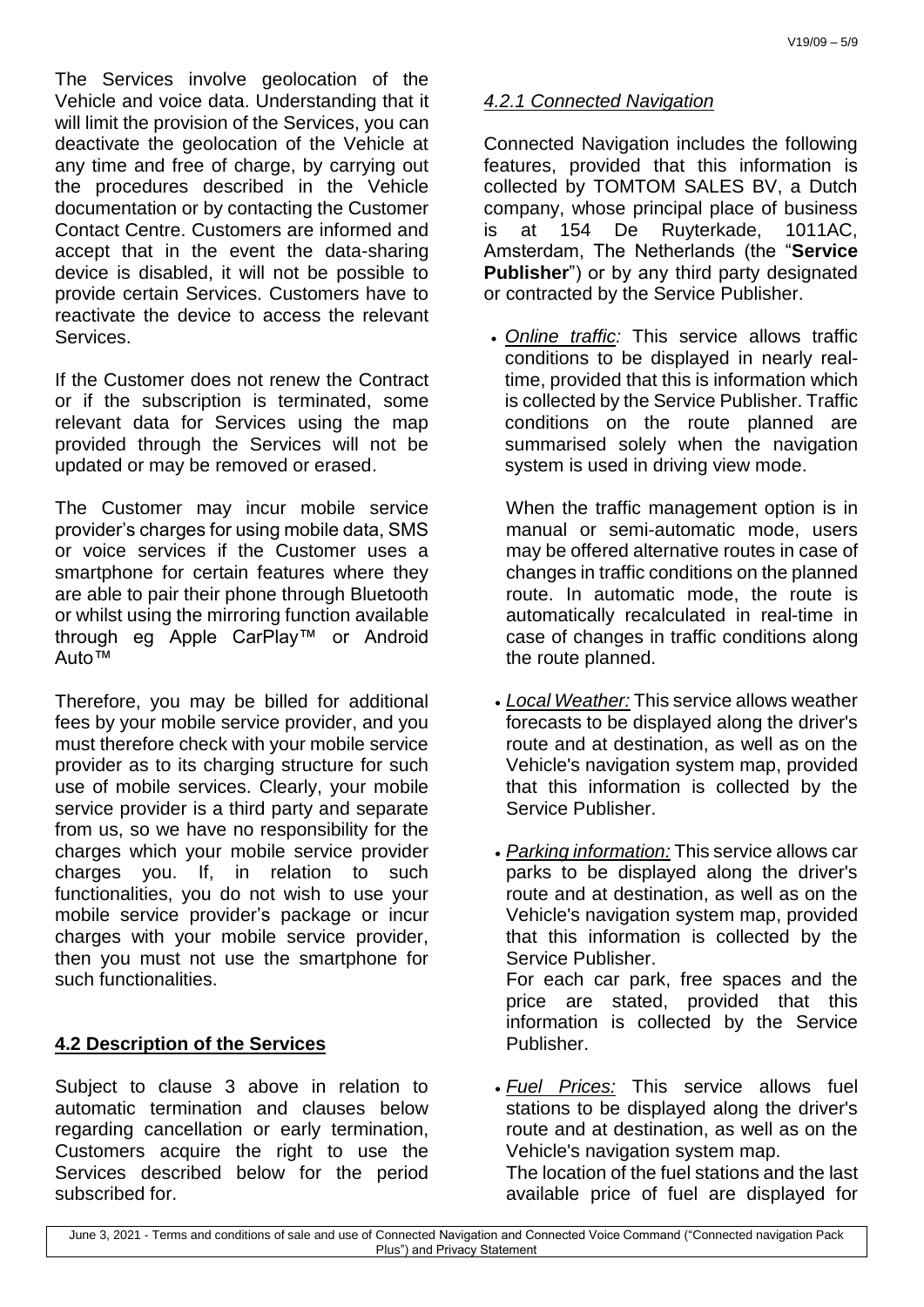indicative purposes only, provided that this information is collected by the Service Publisher.

- *Charging Points*: *(available on plug in hybrid electrical vehicles or electrical vehicle only)* This service allows nearby compatible charging terminals and the number of available plugs to be displayed in real-time along the driver's route and at destination, as well as on the Vehicle's navigation system map, provided that this information is collected by the Service Publisher.
- *Online search:* Provided that this information is collected by the Service Publisher, this service allows the searching of an address or Point of Interest (POI) based on an online map instead of using the map embedded in the in-car navigation system. Online search allows access to real time map information following the latest update provided by the Service Publisher for more accurate and relevant searching capability. If the Customer is not connected to the internet, the search will revert back to one based on the embedded map which may take longer than online search
- *Online routing:* Provided that this information is collected by the Service Publisher, this service allows the finding of routes by calculation off board when an internet connection is available to compute quicker search results and more relevant routes by consulting an online map following the latest update provided by the Service Publisher If the Customer is not connected to the internet, the route calculation will revert back to that based on the embedded map which may take longer than Online routing.
- *Over the air Map* update: embedded map updates may take place regularly without any action from the Customer based on vehicle embedded cellular and/or wifi connectivity and provided that the information is collected by the Service Publisher. However wifi connectivity will

require action by the Customer, including connecting through a secure wifi access device, Please refer to the FAQs and/or further terms and conditions in the link in Appendix 1.B.2 for more information. If the Customer requires connectivity through the use of wifi via the Customer's smartphone, this could incur extra mobile phone charges through their mobile service provider.

 Additional Connected Navigation services may be offered during the contractual period, which may use vehicle embedded cellular and/or wifi connectivity. However wifi connectivity will require action by the Customer, including connecting through a secure wifi access device , please refer to the FAQs and/or further terms and conditions in the link in Appendix 1.B.2 for more information. If the Customer requires connectivity through the use of wifi via the Customer's smartphone, this could incur extra mobile phone charges through their mobile service provider.

For the *Parking information, Fuel Prices, Charging Points and Online search*, users can click on the point-of-interest of their choice to select it as their destination or, if the telephone number is available, make a call provided that they have previously connected their smartphone via Bluetooth or by using the mirroring function on their smartphone such as Apple CarPlay™ or Android Auto™. They can also enter the point-of-interest coordinates into the mapping database on the Vehicle's navigation system.

# *4.2.2 Alert Service*

This Service enables radar, danger zones or risk areas present along the driver's route to be displayed (see clause 5.2.1 below). An audio and visual alarm is emitted when the driver is approaching a radar or danger zone where the driver should exercise particular care and attention.

This Service also enables car-drivers to give one another mutual assistance by reporting hazards on the road. As this data originates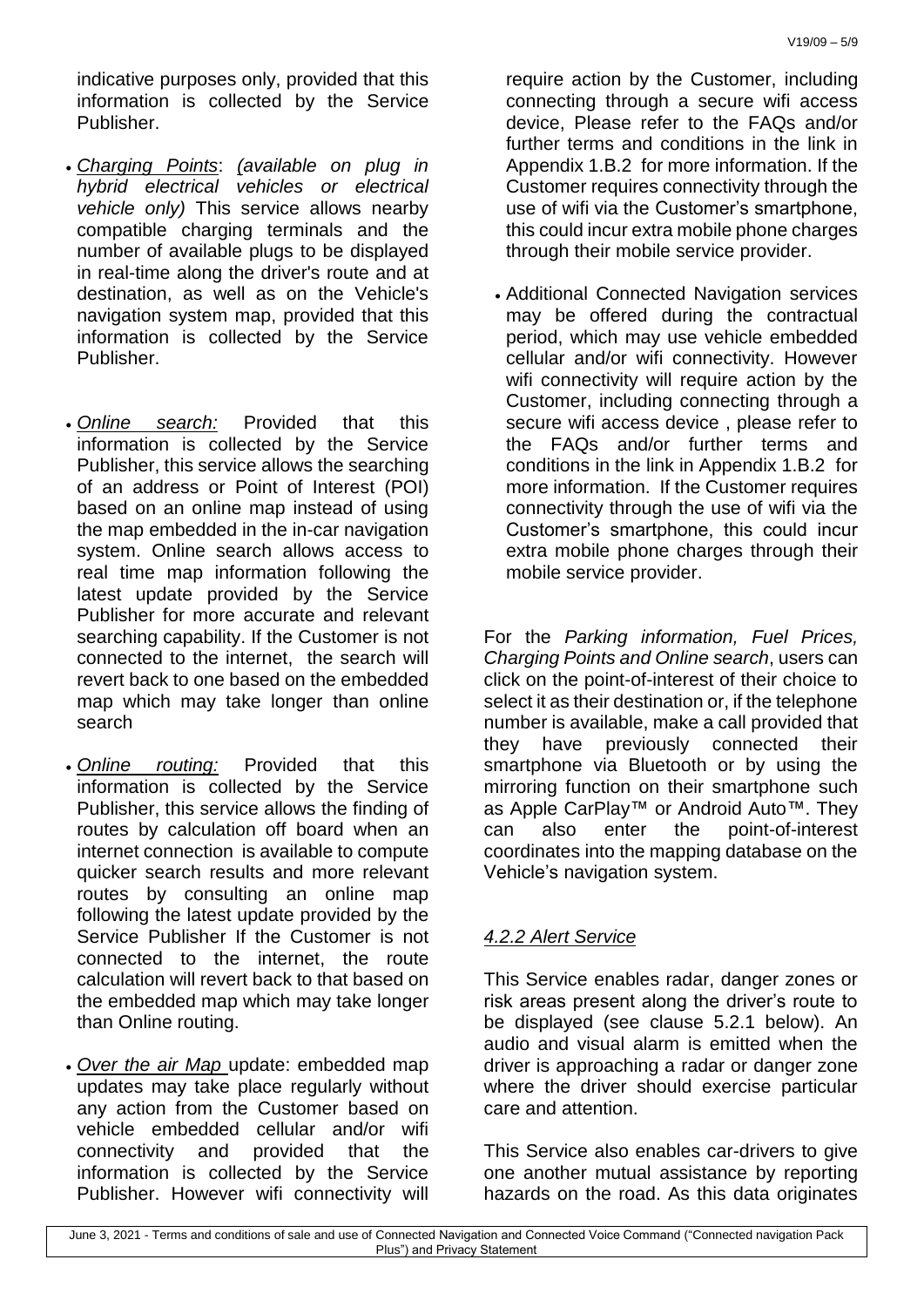from other users of the Service, you are reminded that they are given as an indication only and that the Service Provider does not warrant their exhaustiveness or accuracy.

The Alert Service may not be available in all territories and jurisdictions, and some authorities due to legal reasons may restrict or prohibit use of all or a portion of the Services in certain territories and jurisdictions. Please see the list of countries and jurisdictions where the Alert Service is available in the table accessed via the link in Appendix 1.A or ask your Customer Contact Centre for more information.

## *4.2.3 Connected Voice Command*

Connected Voice Command includes the following features, provided that this information is collected by SOUNDHOUND INC. a US company, whose principal business is at 5400 Betsy Ross Drive, Santa Clara, CA 95054 USA ("**Voice Command Service Publisher**") or by any third party designated or contracted by the Voice Command Service Publisher. The following features are also subject to availability in the territories concerned as set out in Appendix 1.A

- The Connected Voice Command allows faster results and interaction because it interprets a wider range of language and words as naturally spoken by the user
- Deep understanding (AI) algorithms which recognise anonymised voice patterns to more easily understand the relevant commands in a quicker way which eliminates the need to repeat information and which allows easier natural voice interaction
- This Service allows the user to use voice commands to operate several functions such as Heating/Air conditioning functions**,** media (for example radio usage and audio file streaming, hands-free mobile phone use (subject to compliance with all relevant laws, codes and regulations), and the

Connected Voice Navigation services listed below. Please refer to the Owner's Manual or Handbook for full details.

- Connected Voice Navigation allows, the user to use voice commands in order :
	- To operate Online Search referred to in section 4.2.1 above
	- To display various locations and options for the Points of Interest requested
	- To hear weather information following specific requests

For full details please refer to the Owner's Manual or Handbook

For some functionalities for example, mobile phone use, the Customer will need to pair his smartphone with the Connect Box as explained in the Owner's Manual or Handbook (either through Bluetooth or mirroring connection eg through Apple CarPlay™ or Android Auto™)

 Additional connected features may be provided in the current life of the Vehicle when available, by virtue of the over the air process described in the digital documentation on the brand web site or available according the country in the central screen of the Vehicle. They may use vehicle embedded cellular and/or wifi connectivity. However wifi connectivity will require action by the Customer, including connecting through a secure wifi access, please refer to the FAQs and/or further terms and conditions in the link in Appendix 1.B.2 for more information. If using wifi through the wifi in the Customer's smartphone, this could incur extra charges through their mobile service provider.

### **Operating the Connected Voice Command:**

. In order to access and activate this Service, the Customer will be required to accept the collection and processing of data disclosures regarding voice data and geolocation using the same procedure required for access to the Connected Navigation Service. Further details are set out in in the Owner's Manual or Handbook,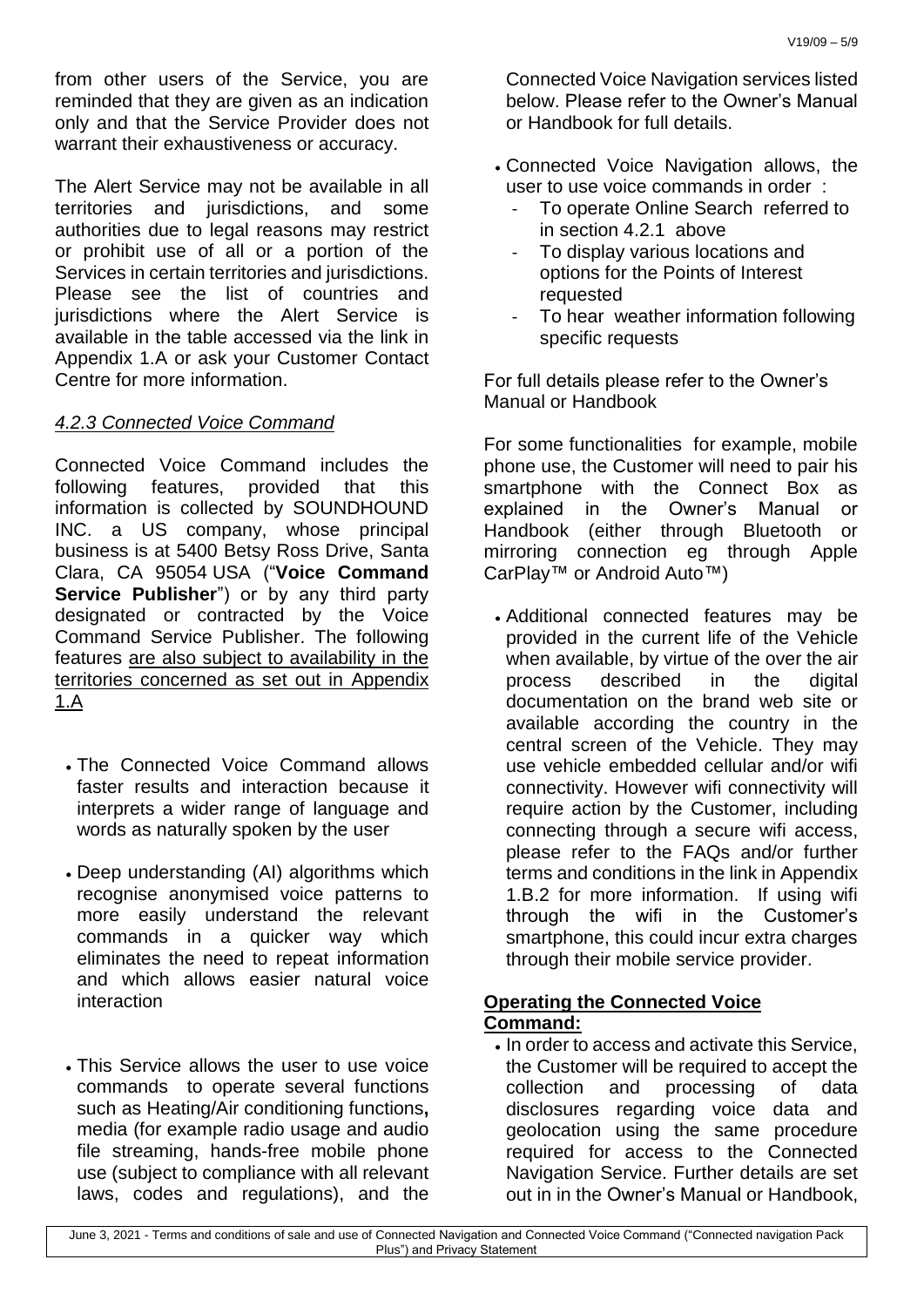which is also accessible on the central screen of the infotainment system in the Vehicle or in the Brand Connect Store.

- Once activated, the Connected Voice Command function is triggered either by pressing the Connected Voice Command button on the steering wheel, on the touch screen of the in-car navigation unit or by the user using the "wake up word" specific to each Manufacturer brand (as specified in Appendix 4).
- The " wake up word " software algorithm will listen and record for three second loop periods (or such other time period as shall be set out in the Vehicle documentation from time time) and such data will be retained within the Vehicle's system but will not be stored in the cloud.
- Once the "wake up word" is spoken, and the user has accepted to disclose data (geolocation and voice data) the system will wake up and send information of the user's request and such data will be exchanged and stored in the cloud comprising the last 3 seconds of conversation including the "wake up word", which could include background conversation. This data is disclosed with the Voice Command Service Publisher in order for it to provide the Connected Voice Command services.
- The "wake up word" cannot be deactivated by the user. However, by choosing the respective Privacy Settings as set out in the Owner's Manual or Handbook the user can prevent disclosure of data outside the Vehicle.
- You are reminded to inform passengers in the Vehicle that the Connected Voice Command could be in active listening mode and to comply with all relevant data privacy regulations in respect of such an operation.

For further information please refer to the Privacy Statement in Appendix 2 and to the Owner's Manual or Handbook.

### **Languages:**

The Connected Voice Command is available in selected languages but is not always available in the Customer's native or chosen language, depending on the country concerned. Appendix 1 A includes a list of countries and available languages which may be updated from time to time by the Service Provider.

# *4.2.4 Non-connected service features*

Navigation and Route prediction: this service is part of the Vehicle's embedded and on board Electronic Control Unit and operates even without subscription to the connected Services. This feature will suggest to the Customer destination predictions or route suggestions based on historical user behaviour using particular algorithms. Data are not exchanged with or stored in the cloud. This service could be disabled in the Navigation Settings of the Connected Navigation function

Non-connected voice command: this service is part of the Vehicle's embedded and on board Electronic Control Unit and operates even without subscription to the connected Services. This feature will allow users to request the same information specified for Connected Voice Command above, but the response time will be slower.

### **4.3 Indicative character of the information – Use of Services by the Customer**

The data accessible via the Services is provided as an indication only and the Service Provider cannot warrant its exhaustiveness or accuracy at the time the Services are used. The Customer acknowledges that the map data, due to its nature, can never fully represent the true state of the road network at any given moment. In case of mismatch between the information supplied by the Services and that on the ground, users should follow that on the ground, in particular all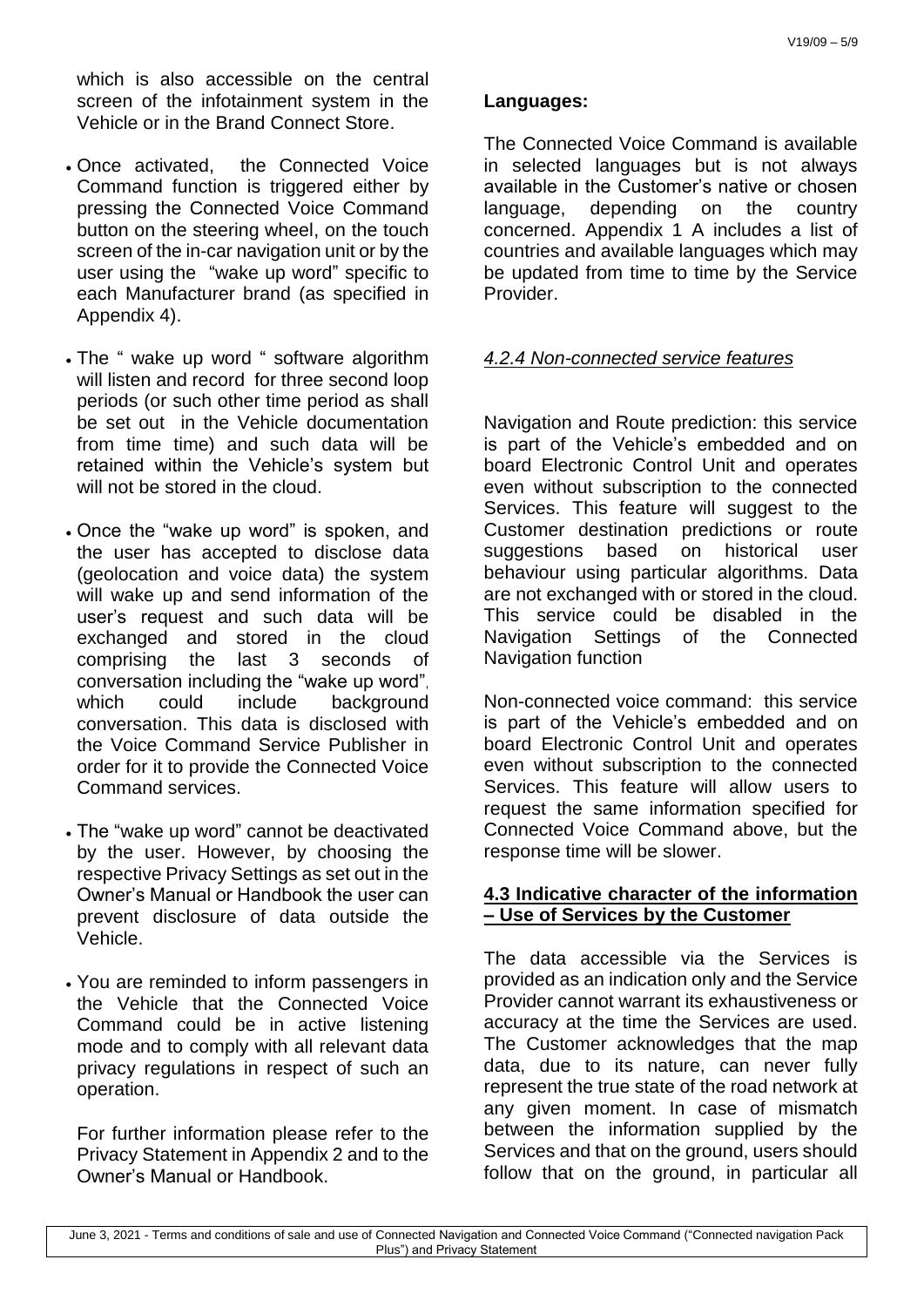details displayed on road signs (one-way streets, speed limit signs, etc.).

Users must take account of the general condition of the Vehicle and its equipment, the state of the road and the weather conditions when using the Services. In all eventualities, it falls to users to abide by the Highway Code and road safety rules and therefore the user should not use certain functions which could be in breach of such requirements.

Users should also check the regulations on the use of data from the Services in the country in which they are located. Some Services or part of such Services may not be available in all territories and jurisdictions, and some authorities due to legal reasons may restrict or prohibit use of all or a portion of the Services in certain territories and jurisdictions. Please see the list of countries and jurisdictions where the specific Services are available and the languages Connected Voice Command is available in Appendix 1.A or ask your Customer Contact Centre for more information.

### **4.4 Changes to the content of the Services**

The Service Provider may propose changes to the Services. Access to these changes and upgrades may possibly be subject to the Customer expressly accepting a new version of these Conditions.

Customers are informed that the Services may be modified in case of any amendment in the regulations or legislation requiring the same.

If you wish to undertake any other lawful use which you believe is not referenced in these Services, then please consult us beforehand to check that such use is expressly permitted, to avoid the risk of you incurring liability to us for a potentially prohibited use.

We are not obligated to provide any maintenance or support for the Services, technical or otherwise. If we provide any maintenance or support for the Services, we may stop any such maintenance, support, or services at any time.

**5. Access to the Services and operating conditions** 

# **5.1 Access to the Services**

# *5.1.1 Terms and conditions of access*

The Services may be accessed according *to*  the connectivity mode described below*.*

## **Please note that the Customer may not change the connectivity mode, as this is part of the equipment of the Vehicle.**

*Connectivity via the Connect Box equipment*  All vehicles are equipped with the Connect

Box equipment including an integrated SIM card and including transmission of the data needed to access the Services.

### *5.1.2 Activation*

On average, the Services will be activated and available within one (1) hour of subscription but actual time taken may vary. Effective availability of the Services assumes that the conditions provided for in clause 5.2.2 below have been met.

### **5.2 Operating conditions of the Services**

### *5.2.1 Territory*

The Services are accessible in the countries listed in Appendix 1.A, subject to mobile telephony network coverage and subject to availability of language for Connected Voice Command as specified in these Conditions. Note that the Alert Service may not be available in certain territories as specified in Appendix 1. A.

In accordance with current local legislation, the information provided within the framework of the Services is as follows:

- In France: current speed limits, hazardous sections of roads (in particular high traffic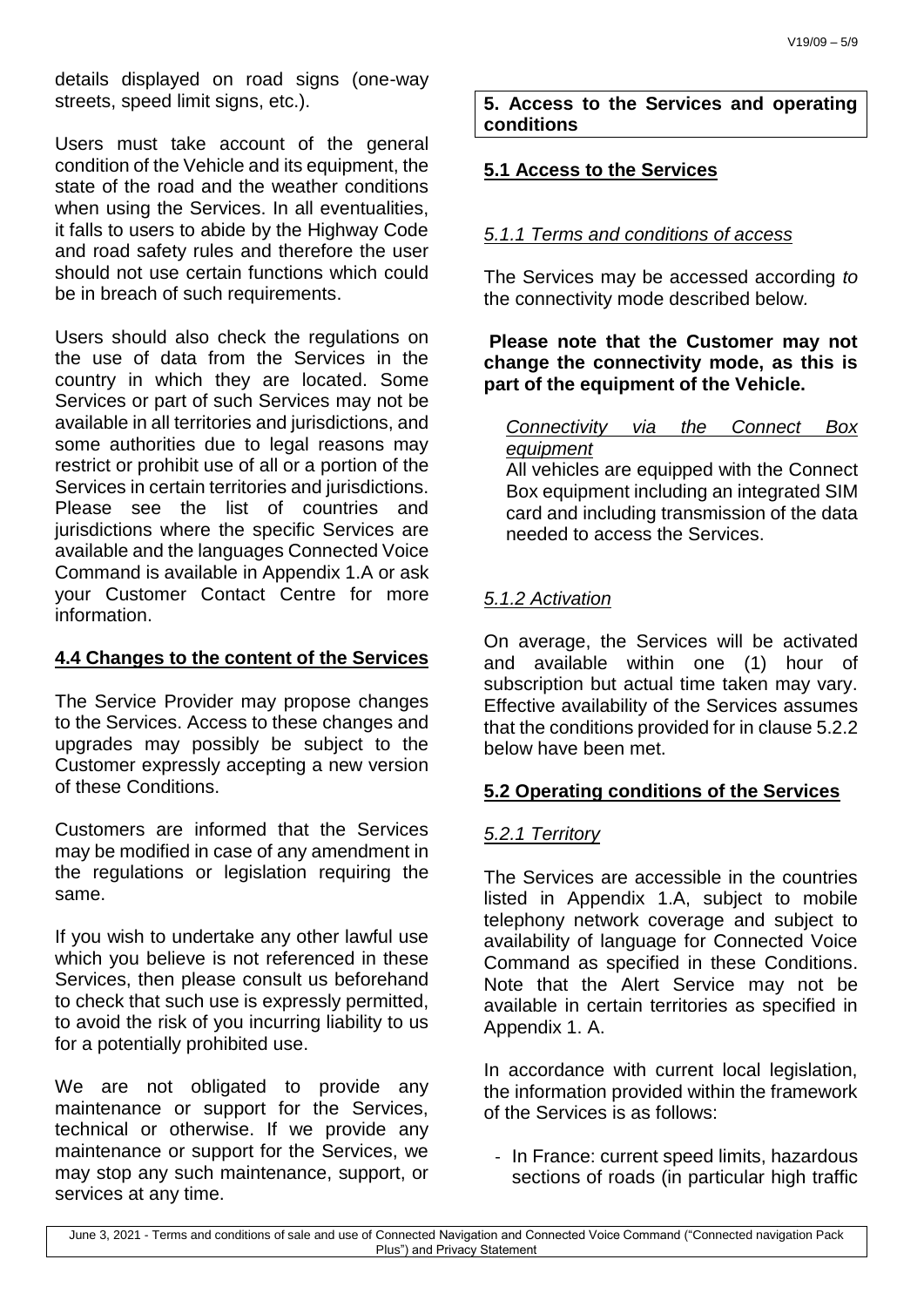density sections, accident blackspots, of which some may be subject to speed checks, not reported as such), specific danger points (in particular traffic obstruction, dangerous crossings, temporary hazards), congestion, accidents, incidents, road works).

- In Switzerland and Germany: current speed limits, obstacles, congestion, accidents, incidents, road works.
- In other countries: fixed and mobile speed cameras, current speed limits, obstacles, congestion, accidents, incidents, road works.
- Connected Voice Command: the availability of the language and vehicle commands will depend on the countries (please refer to the table accessed via the link in Appendix 1.A)

# *5.2.2 Conditions of information feedback*

Information delivered pursuant to the Services may only be transmitted if the following conditions are met:

- The Vehicle's engine must be running and the Vehicle must be in one of the countries listed the table accessed via the link in Appendix 1.A, subject to coverage by a mobile telephony operator (without technical, atmospheric or topographical limitation disrupting the said coverage). If the engine is not running or if the Vehicle is not in one of the aforesaid countries or if the Vehicle is in a zone not covered by a mobile telephony operator network, the information is acquired and fed back the next time the engine is started up in one of the countries covered, subject to coverage by a mobile telephony operator;
- The user has activated the data-sharing device of the navigation system, as this is necessary to deliver the Services; and
- The Services cannot function if the Connect Box or components necessary for the Services to operate are damaged

due to an accident, theft or any other event.

**6. Prices - Terms and conditions of payment - Billing**

# **6.1 General provisions**

Subject to the provisions of clause 3.1, the Services may be subscribed to in the Retailer's point-of-sale or online at the Brand Connect Store.

# **6.2 Subscription at the Retailer's point-ofsale**

The applicable prices (if any) are those displayed at the Retailer's point-of-sale, who distributes the Services on behalf of the Service Provider. They include all taxes. Renewal can only take place online via the Brand Connect Store.

# **6.3 Online subscription and renewal of Services**

The applicable prices for the Services ordered online from the Brand Connect Store are those displayed on the Brand Connect Store. The prices indicated are in GBP and include value added tax. The Customer can pay for the Services by means of the payment options offered on the Brand Connect Store.

# **7. Buying and Renewing Services Online**

When the Customer subscribes for or renews the Services online at the Brand Connect Store the Contract is formed as set out below:

a. upon completing the ordering process on the Brand Connect Store webpages, the Customer will have made a binding offer to the Service Provider to enter into the Contract.

b. the Service Provider will immediately confirm the receipt of the order by sending an email to the Customer. The order is sent merely as notice to the Customer about the receipt of his offer and will not yet form a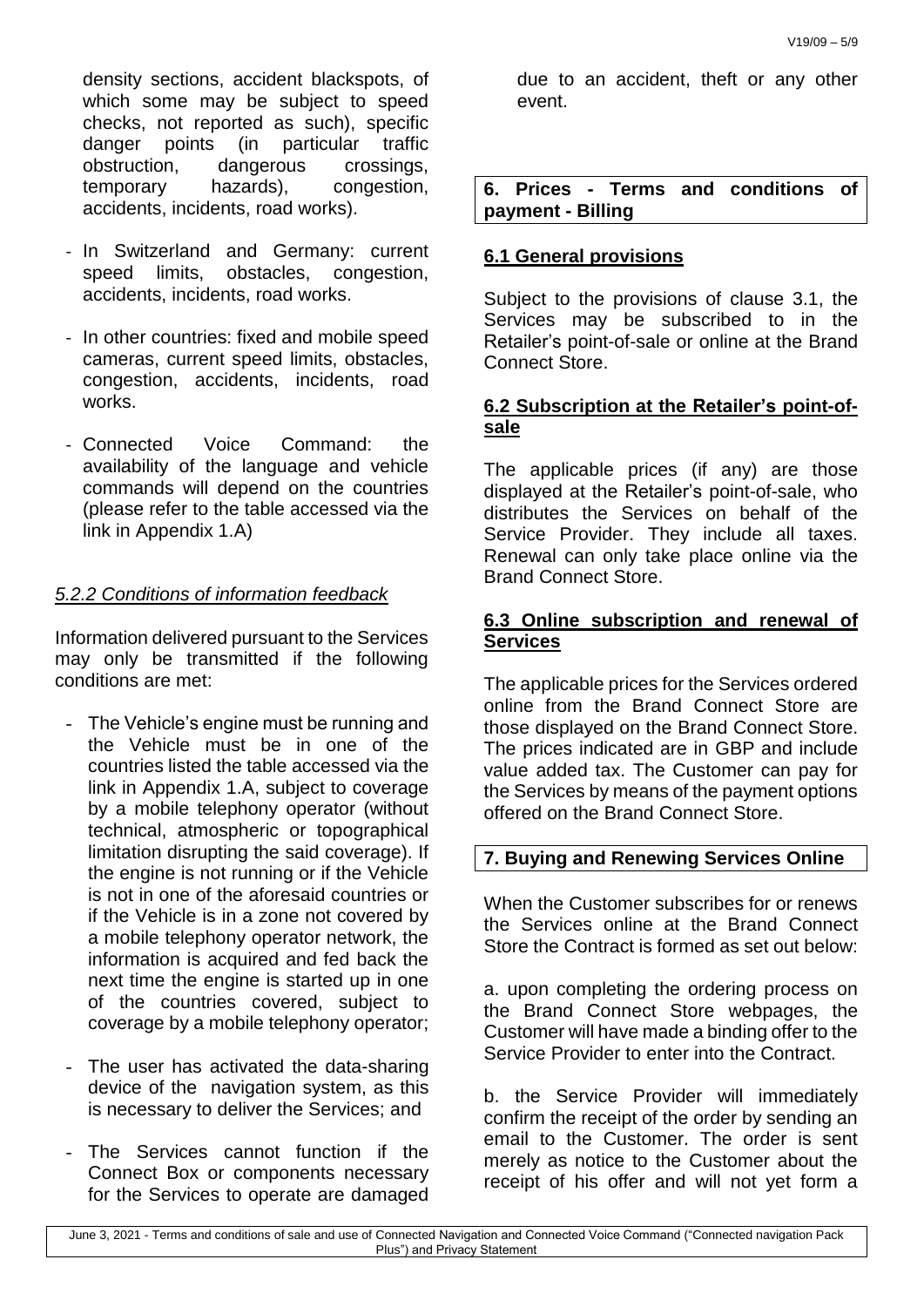contract, i.e. it will not be deemed an acceptance of the Customer's offer.

c. the Contract will not begin until the Service Provider has confirmed its acceptance of the order within seven (7) days of the Customer's order, either via email or by activating the respective Service in the Vehicle. The Service Provider will notify the Customer without undue delay if the Service Provider does not accept the order.

### **8**. **Remote device management & remote software & firmware updates**

As an integral part of the Services related to the performance of this Agreement, necessary device management and necessary software and firmware updates related to the soft- and firmware for the named connected service will be performed remotely, in particular by using "Over the Air" technology. "Over the Air" technology means all communications without a physical network link (e.g. GSM 4G, WiFi).

For this, a secure radio network connection between the Vehicle and the device management server will be established after each "ignition on" when a mobile telephone network is available. Depending on the equipment of the Vehicle, connection configuration must be set to "Connected vehicle" to allow the establishment of the radio network connection.

Irrespective of a valid connected service subscription, remote product security or product safety related device management and software and firmware updates will be performed when the processing is necessary for the compliance with a legal obligation to which the respective manufacturer of the Vehicle is subject (e.g. applicable product liability law, e-call regulation) or when the processing is necessary in order to protect the vital interests of the respective vehicle users and passengers.

The establishment of a secure radio network connection and the related remote updates are not affected by Privacy Settings and will be performed in principle after an initiation by the Vehicle user following a respective notification.

## **9. Customer Contact Centre**

Customers may get in touch with the relevant Customer Contact or Relations Centre for any request for information or complaint relating to the Services, as stated in Appendix 1.B.3.

The Service Provider will aim to respond to complaints from customers within a reasonable period of time and use reasonable efforts to find a satisfactory solution.

If we need to contact you in order to verify the correct compliance by the Service Provider of the terms and conditions of this Contract; or in connection to the provision of any improvement or additional Service from those described herein, or for the purpose to get additional information from you in connection with the use of the Service, then we will do so using the contact details which you provide to us, including though electronic mail.

### **10. Cancellation**

# **10.1 Cancellation of the Services**

#### *10.1.1 Cancellation of Services ordered online from the Brand Connect Store*

In accordance with the applicable legislation for the territory concerned, Customers who are consumers have the right to cancel the Contract within 14 (fourteen) days without giving any reason. The cancellation period will expire after 14 (fourteen) days from the day of the conclusion of the Contract as described in clause 7 above. To exercise the right to cancel, the Customer must inform the Service Provider (see details in clause 9 above) of their decision to cancel the Contract by a clear statement (e.g. a letter sent by post, or email). The Customer may use the cancellation form set out in Appendix 3, but it is not mandatory to use this form. To meet the cancellation deadline, the Customer must postmark their communication concerning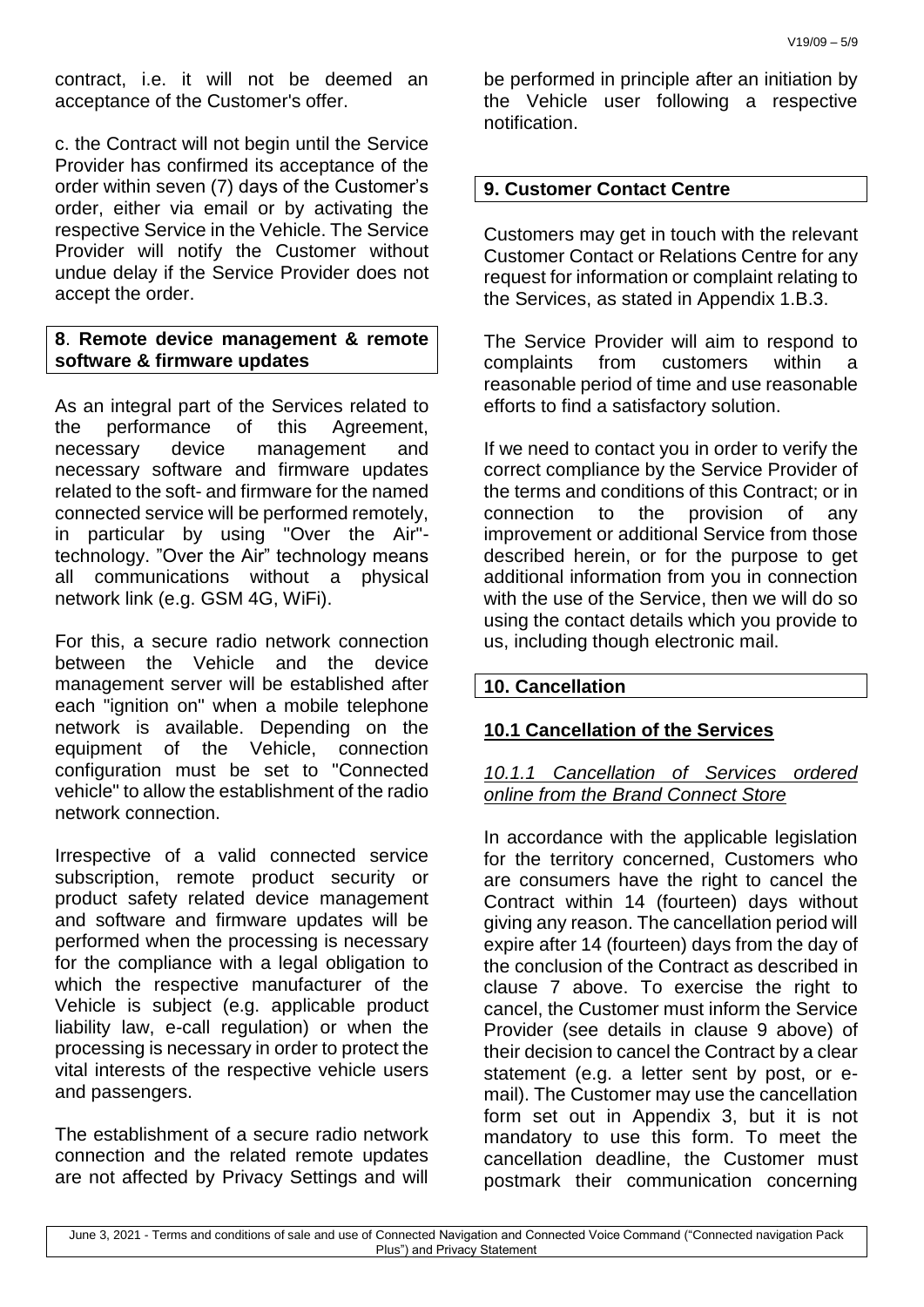their exercise of the right to cancel before the cancellation period has expired.

If the Customer cancels the Contract, the Service Provider will reimburse the Customer all payments received from the Customer (if any) for the terminated Services. The Service Provider will make the reimbursement without undue delay, and no later than 14 (fourteen) days after the day on which the Service Provider is informed about by the Customer of the Customer's decision to cancel the Contract. The Service Provider will make the reimbursement using the same means of payment as the Customer used for the initial transaction, unless the Customer has expressly agreed otherwise; in any event, the Customer will not incur any fees as a result of the reimbursement.

#### *10.1.2 Scrapping of the Vehicle, or Customer compensation from his insurance company following the theft of his Vehicle*

The Services shall end in the following cases: scrapping of the Vehicle, or Customer compensation by his insurance company following the theft of the Vehicle.

The Customer must then inform the Service Provider at the address in Clause 9 above.

Customers must also send to the Service Provider, at the address above, the supporting documents (copy of certificate of scrapping or compensation from the insurance company).

### *10.1.3 Cancellation at the initiative of the Service Provider*

In case of a failure by the Customer to make payment for the Services when such payment falls due or in the case of a breach of the Contract by the Customer, (including making use of the Services over and above normal private use or in using the Services contrary to the laws and regulations in force), the Service Provider will have the option to:

- suspend all or part of the Services with immediate effect

- terminate all or part of the Services if the Customer fails to remedy the breach within ten (10) days after the Service Provider sends the Customer a written notice to comply with the Contract.

## *10.1.4 Our right to terminate the Services.*

To the extent permitted by law and unless prohibited by law, we reserve the right to terminate your participation in or access to all or part of the Services and this Contract if you have violated this Contract. For example, we may terminate this Contract immediately if: (i) you breach any obligation of this Contract; (ii) any person or party acting by, through, for, or in concert with you takes any action inconsistent with this Contract; (iii) you engage in, encourage, or participate in any unlawful, deceitful or fraudulent conduct in any way relating to this Contract or any of the **Services** 

### *10.1.5 Automatic termination of the Services.*

Automatic termination will take place in the circumstances outlined above in clause 3 of these Conditions.

# **11. Malfunction of the Services**

Should the Customer find any malfunction in the Services, you should:

- make sure that it is indeed a malfunction and not a user error, by checking the Vehicle Handbook/Owner's Manual and/or consulting the frequently asked questions on the Manufacturer's website
- in other cases, contact the relevant Customer Contact Centre of the Manufacturer, as stated in Appendix 1.B.3.

### **12. Force majeure**

Neither party shall be in breach of this Contract nor liable for delay in performing, or failure to perform, any of its obligations under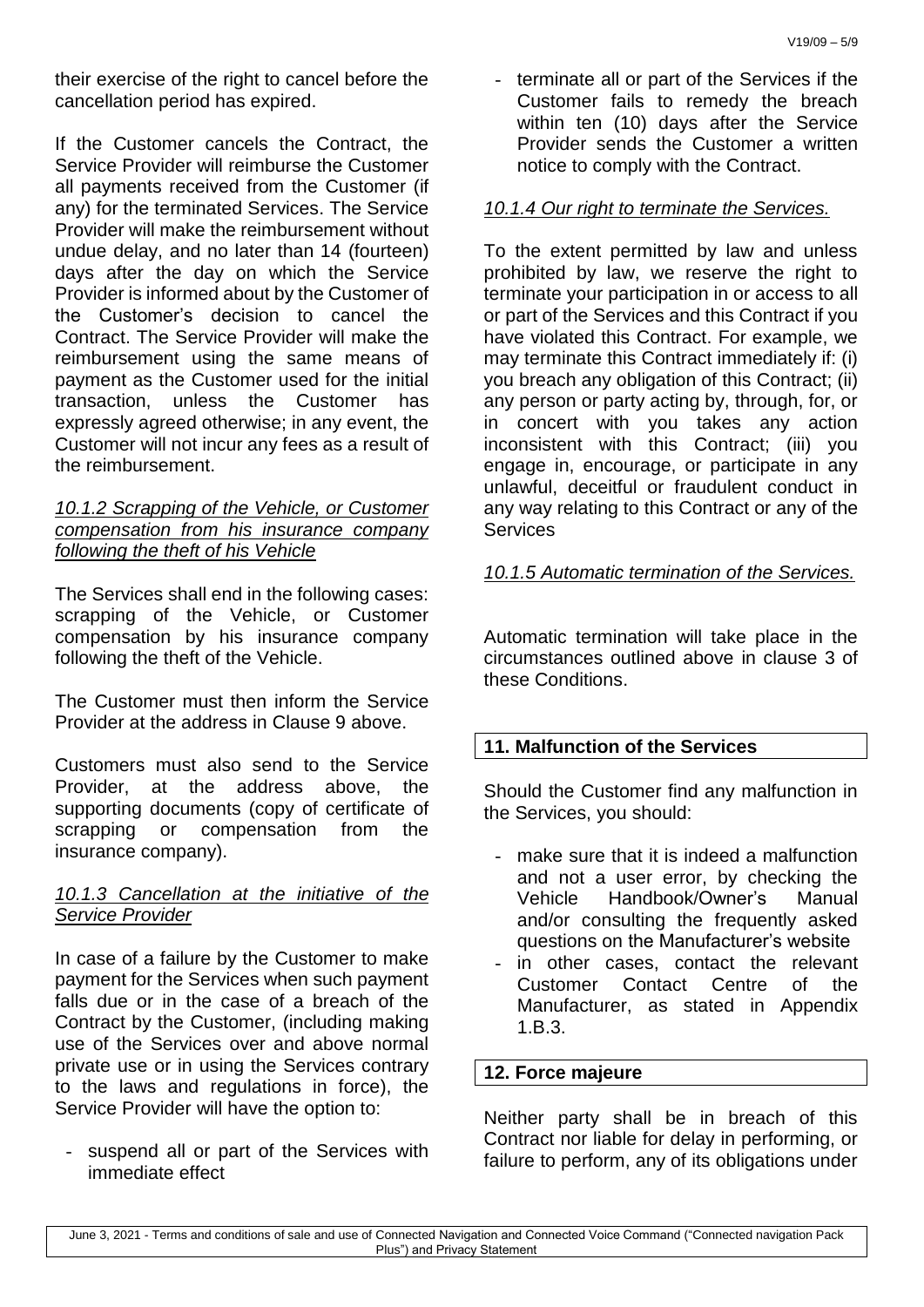this Contract if such delay or failure result from force majeure events.

Whether or not they are considered to be force majeure events by law, it is agreed that the following events will in any case be considered to be force majeure events:

- an order from the public authorities imposing the total or partial suspension of service of the mobile telephony operator used for the Services; or
- a partial or total malfunction arising from disruptions to or interruptions in the means of communication provided by the telecommunication operators used for the Services; or
- collective industrial conflicts at the Manufacturer, Service Provider or its suppliers.

### **13. Limitations - Liability**

### **13.1 – Limitations of the Services**

Without prejudice to the provisions of article 3 (Subscription - Duration), the performance of the Services may be affected if the communication network(s) used for its delivery is (are) saturated due to 2G and/or 3G and/or 4G network switch off decided by the telecommunication carriers.

The actual coverage of mobile telephony networks, the topography of the location and atmospheric conditions can, in certain places and at certain times, amount to a limitation on the operation of the Services, outside of all control of the Manufacturer.

Whilst the Service Provider uses reasonable efforts to ensure the availability of the Services, the Service Provider does not guarantee that the Services will be provided without interruption or will operate error free.

The Service Provider does not guarantee the accuracy or otherwise of the information received by means of the Services.

#### **13.2 Liability**

#### *13.2.1 Non-business Customers*

The following clauses apply where the Customer is a consumer:

Customers are liable for using the Services and by this fact assume sole entire liability for any infringement of third party rights and, in particular, but not limited to, for any infringement of freedoms or privacy, which might arise from use of the Services by them or users of the Vehicle.

The Service Provider shall incur no liability for the Customer's use of the Services in a manner contrary to the laws of the country in which it is used or the incorrect or wrongful use by the Customer or any third parties of the Services.

Similarly, the Service Provider has no liability in respect of any interruption in the communication networks enabling access to the Services, total or partial unavailability of the Services due to the telecommunications operator, or of problems connected with the security of transmissions due to the telecommunications operator.

If the Service Provider fails to comply with these terms, the Service Provider is responsible for loss or damage the Customer suffers that is a foreseeable result of its breach of the Contract or the Service Provider's negligence, but the Service Provider is not responsible for any loss or damage that is not foreseeable. Loss or damage is foreseeable if they were an obvious consequence of the Service Provider's breach or if they were contemplated by the Customer and the Service Provider at the time they entered into this Contract. Consequently, we will have no liability to you for any loss of profit, loss of business, business interruption, consequential damages, indirect damages, or loss of business opportunity.

The Service Provider only supplies the Service for domestic and private use. The Customer agrees not to use the Service for any commercial, business or re-sale purpose, and the Service Provider has no liability to the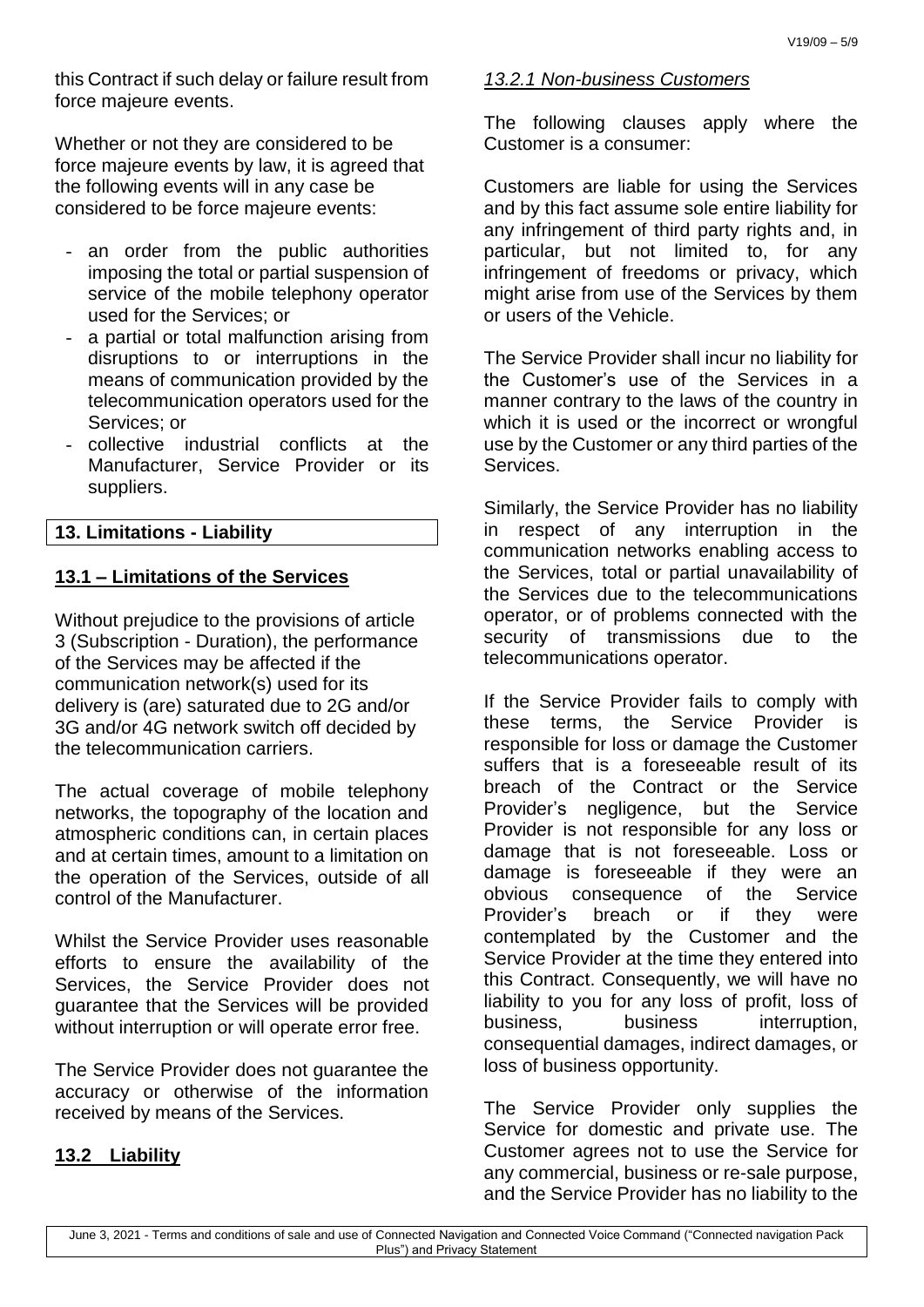Customer for any loss of profit, loss of business, business interruption, or loss of business opportunity. It is therefore intended for general guidance and information purposes only, and not for formal record keeping or logging purposes, as there is always the risk of data loss or data corruption, so the Service Provider does not provide any assurance that any data which you record with the Services will be available at all times.

### *13.2.2. Business Customers*

The following clauses apply where the Customer is buying the Services other than as a consumer:

Where the Customer is not a consumer, the Service Provider shall not be liable to the Customer in contract, tort (including without limitation negligence) and/or breach of statutory duty for any loss or damage which the Customer may suffer by reason of any act, omission, neglect or default (including negligence) in the performance of the Contract by the Service Provider, or its agents, in a sum which is greater than the total price paid by the Customer for the Services.

The Service Provider shall not be liable to the Customer in contract, tort (including without limitation negligence) and/or breach of statutory duty for any loss of profits, business, goodwill, reputation, revenue or business opportunity whether direct or indirect and for any other indirect or consequential (including economic) loss of any kind which the Customer may suffer by reason of any act, omission, neglect or default (including negligence) in the performance of the Contract by the Service Provider or its agents.

Nothing in these general terms and conditions of sale shall operate so as to:

- a) exclude either party's non-excludable liability in respect of death or personal injury caused by its negligence or the negligence of its servants or agents; or
- b) exclude liability for fraudulent misrepresentation.

All references to statute or statutory provision shall be deemed to include references to any statute or statutory provision which amends, extends, consolidates or replaces the same and shall include any orders, regulations, and codes of practice, instruments or other subordinate legislation made thereunder and any conditions attaching thereto.

## **14. Personal data**

The Privacy Statement in Appendix 2 details the processing of personal data in relation to Customers who are data subjects.

Customers (including employers and fleet managers described below) undertake to inform any person using the Services or occupying a place in the Vehicle that (i) data (in particular geolocation and voice data) is collected and disclosed and (ii) the Voice Command Service is listening for "wake up words" and will continue to listen after the "wake up word" has been used and to remind them of the conditions specified in clause 4.2 above.. The Customer is informed that they (and the other users) are responsible for erasing all data relating to them which they have entered and stored in the Vehicle's system.

Any Customer who is an employer and provides its employees with vehicles equipped with the Services will make sure that its employees comply with the rights and obligations of users of the Services. Consequently, it undertakes to:

- individually inform its employees who use the Services of the content of these general conditions;
- individually inform its employees who use the Services of the existence of processes containing personal data concerning them, of the exact purpose(s) and features of the Services, of the recipients of the data saved and of their right of access, objection and correction of this data in accordance with the applicable regulations;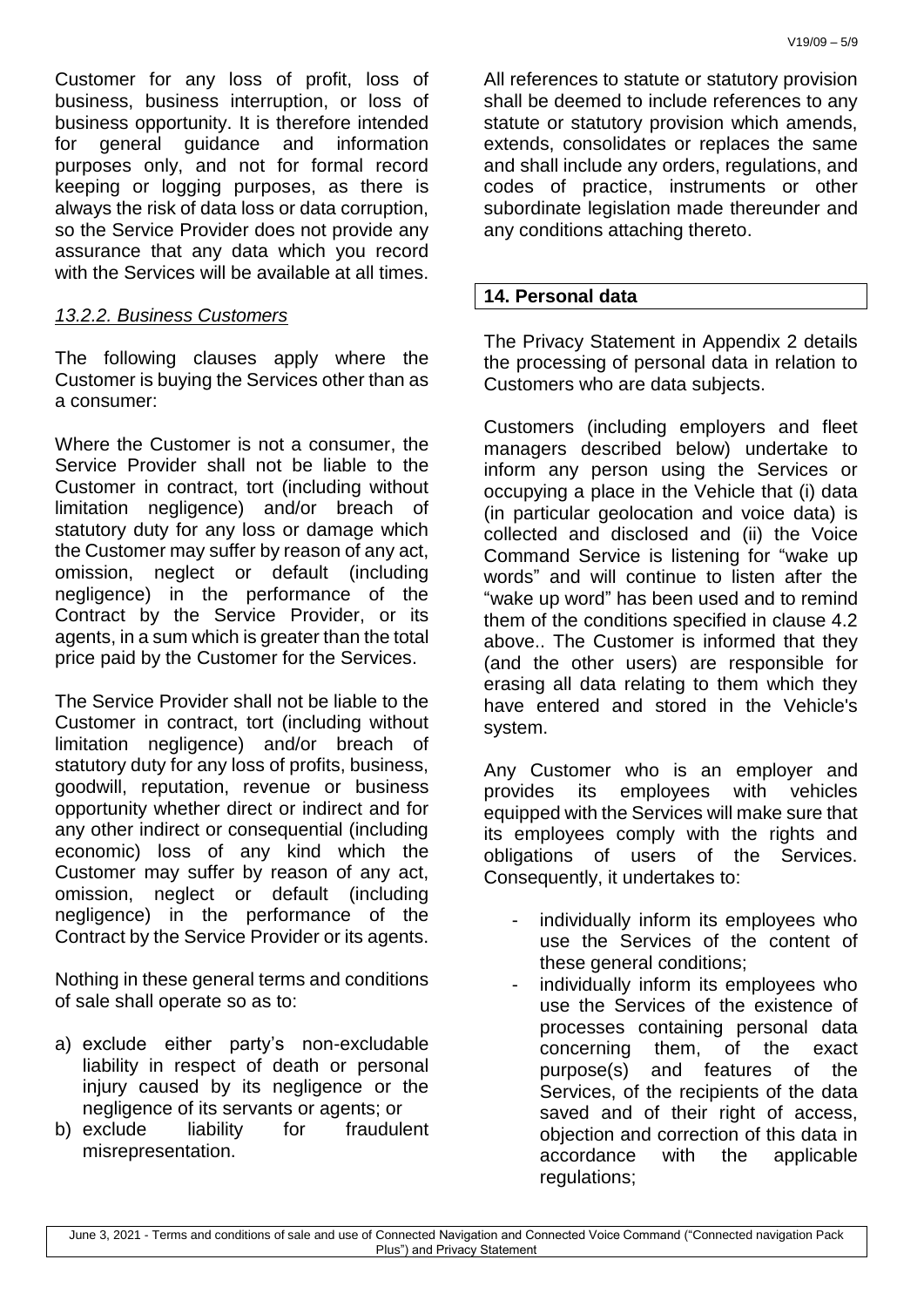comply with the applicable regulations regarding geolocation and voice data of employees and more generally regarding the processing of the personal data of its employees in accordance with the law.

Any Customer who is an owner, manager, or user of a fleet with vehicles equipped with the Services will make sure that its customers comply with the rights and obligations of users of the Services. Consequently, it undertakes to:

- inform the fleet drivers that the Services are available, and to obtain, pursuant to your Fleet Company policies, as many consents as are legally necessary for said driver to be able to drive it in accordance with the local legislation;
- individually inform its customers who use the Services of the content of these general conditions;
- individually inform its customers who use the Services of the existence of processes containing personal data concerning them, of the exact purpose(s) and features of the Services, of the recipients of the data saved and of their right of access. objection and correction of this data in accordance with the applicable regulations;
- comply with the applicable regulations regarding the geolocation and voice data of customers and more generally regarding the processing of the personal data of its customers in accordance with the law.

## **15. Transfer of the Contract**

15.1 In case of the sale of the Vehicle, the Customer may assign the Contract to the third party purchaser for consideration or free of charge and the Services would then be transferred for the remainder of the period indicated in clause 3.2. As a condition for a continued service, the Customer agrees to inform the purchaser of the Vehicle that the Vehicle is equipped with a navigation system

with, among other capacities, the capacity to geolocate the Vehicle, voice data disclosure, the applicable connectivity mode, and, more generally, the conditions for using the Services and to provide the purchaser with the associated documents.

In the event that, at the request of the Customer, the geolocation on the Vehicle was deactivated, the Customer must inform the purchaser of the Vehicle of the real state of configuration of the Services as well as the procedure to be followed with a member of the Manufacturer's approved network in order to change the configuration of these Services, if necessary.

15.2 We may transfer this Contract to someone else. We may transfer our rights and obligations under this Contract to another organisation (but this will not affect your rights or obligations owed to you). We will always inform you in advance of the transfer if this happens (either by way of a general notice on our website or by email). If you are unhappy with the proposed transfer, then you may contact us to end the Contract at any time prior to the transfer, by writing to us (see details in clause 9 above).

### **16. Intellectual Property**

The Manufacturer, Service Provider and their suppliers remain the sole holders of all of the intellectual property and industrial property rights pertaining to the Services. So that you are aware, numerous elements of the Services are protected by copyright laws trademark laws – and patent and utility models laws.

The Service Provider and its suppliers grant the Customer a licence to use the Services. This licence is granted for the whole period of subscription to the Services.

The elements protected in this way belong to the Manufacturer, the Service Provider, their subsidiaries and/or third parties who have authorised us to use them. Consequently, other than normal use as envisaged by this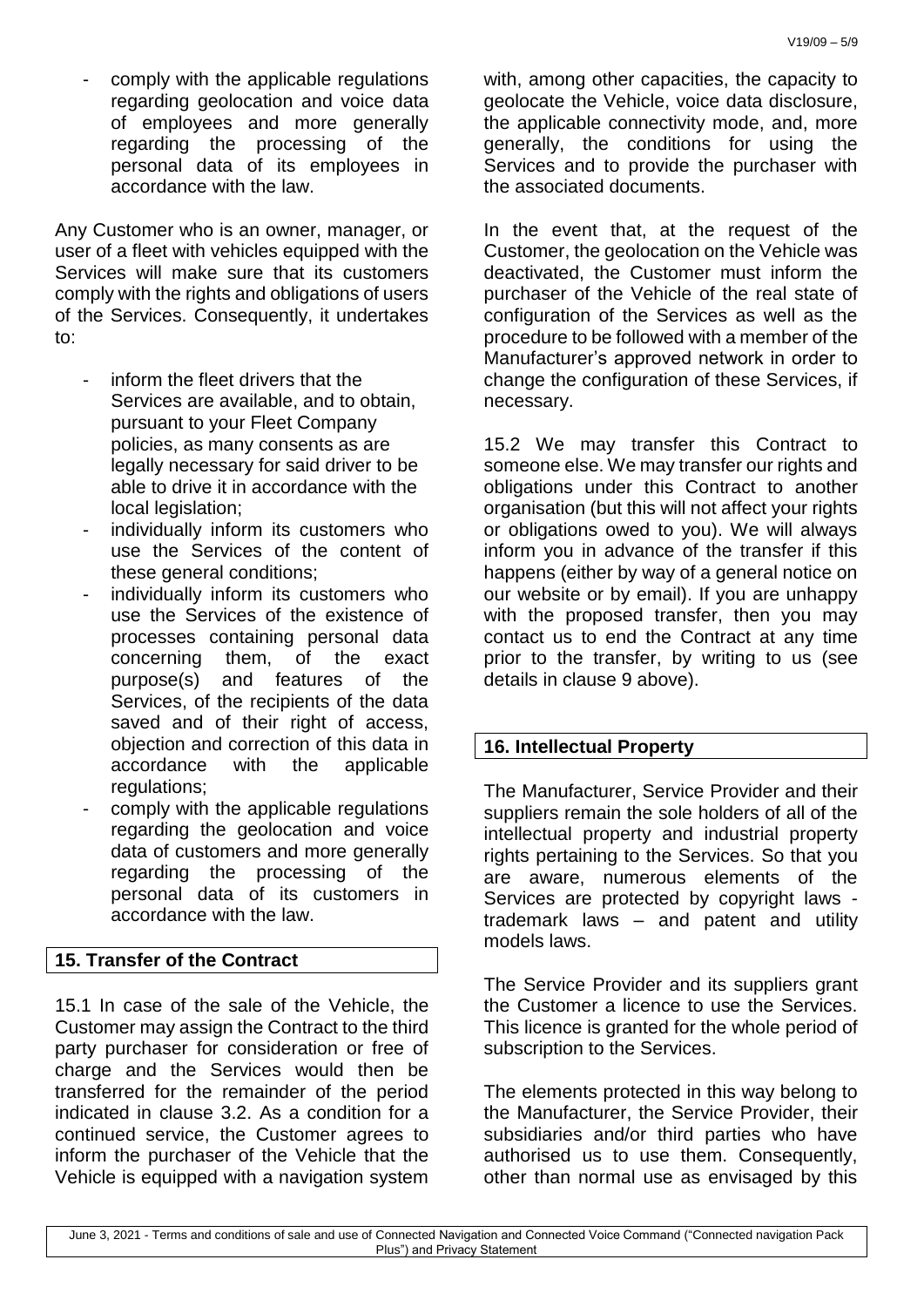terms and conditions (and any use or operations mandated by law): any reproduction, representation, adaptation, modification, incorporation, translation or marketing, in part or in full, by means of any process, in any form and on whatever medium, of all or part of the Services, is prohibited.

#### **17. Updates**

Any update or change in the Services will be conducted under the following rules:

17.1. We may issue updates to the Services from time to time. Such updates may contain enhancements to functionality, performance, compatibility, reliability or security.

17.2. We may also change the Services and our privacy policy as it applies to the Services, by providing advance notice to you of the updated terms. Such changes may be made for reasons, which may include: changes in the features or functionality of the Services; compliance with laws; or changes in our operating model. If you do not wish to accept the updated terms, then you will have the ability to cease using the Services at that time and bring your Contract with us to an end by writing to us (see details in clause 9 above).

In such cases, we may modify this Contract by giving you notice or by asking you to read and accept a new version of this Contract. We may give you notice by posting a new version of the Contract on the Brand Connect Store. If you do not agree with any modification, then you may not use the Services. Your continued access or use of any of the Services after our notice indicates your acceptance to the modified Contract.

#### **18. Additional important terms**

18.1 **Severability**. If any term or provision of this Contract, or of any document incorporated herein by reference, is held by a court of competent jurisdiction to be contrary to law, then that term shall be severed from this Contract, and the remaining provisions of this Contract or the service of such provision to persons or circumstances other than those as to which it is invalid or unenforceable shall not be affected thereby. Each provision of this Contract shall be valid and enforceable to the extent permitted by law and unless prohibited by law.

18.2 **Waiver**. No term or condition of this Contract is waived and no breach is excused unless that waiver or consent is in writing and signed by the party claiming to have waived or consented. No consent by any party to, or waiver of a breach by the other, whether express or implied, shall constitute a consent to, waiver of, or excuse for any different or subsequent breach.

18.3 **References; Headings; Examples**. In this Contract, the article and section headings are for convenience of reference only and will not be considered in the interpretation of this Contract. Examples given in this Contract, which may be preceded by "including," "for example," "such as," or similar language, are solely intended to be illustrative and are not limitative.

18.4. Nobody else has any rights under this Contract. This Contract is between you and us. No other person shall have any rights to enforce any of its terms.

18.5. Even if we delay in enforcing this Contract, we can still enforce it later. If we do not insist immediately that you do anything which you are required to do under these terms, or if we delay in taking steps against you in respect of you breaking this Contract, that will not mean that you do not have to do those things and it will not prevent us taking steps against you at a later date.

#### **19. Governing law**

These Conditions and any dispute or claim arising out of or in connection with them or their subject matter or formation:

a) where the Customer is a consumer: shall be governed by and construed in accordance with the laws of the Customer's country of residence,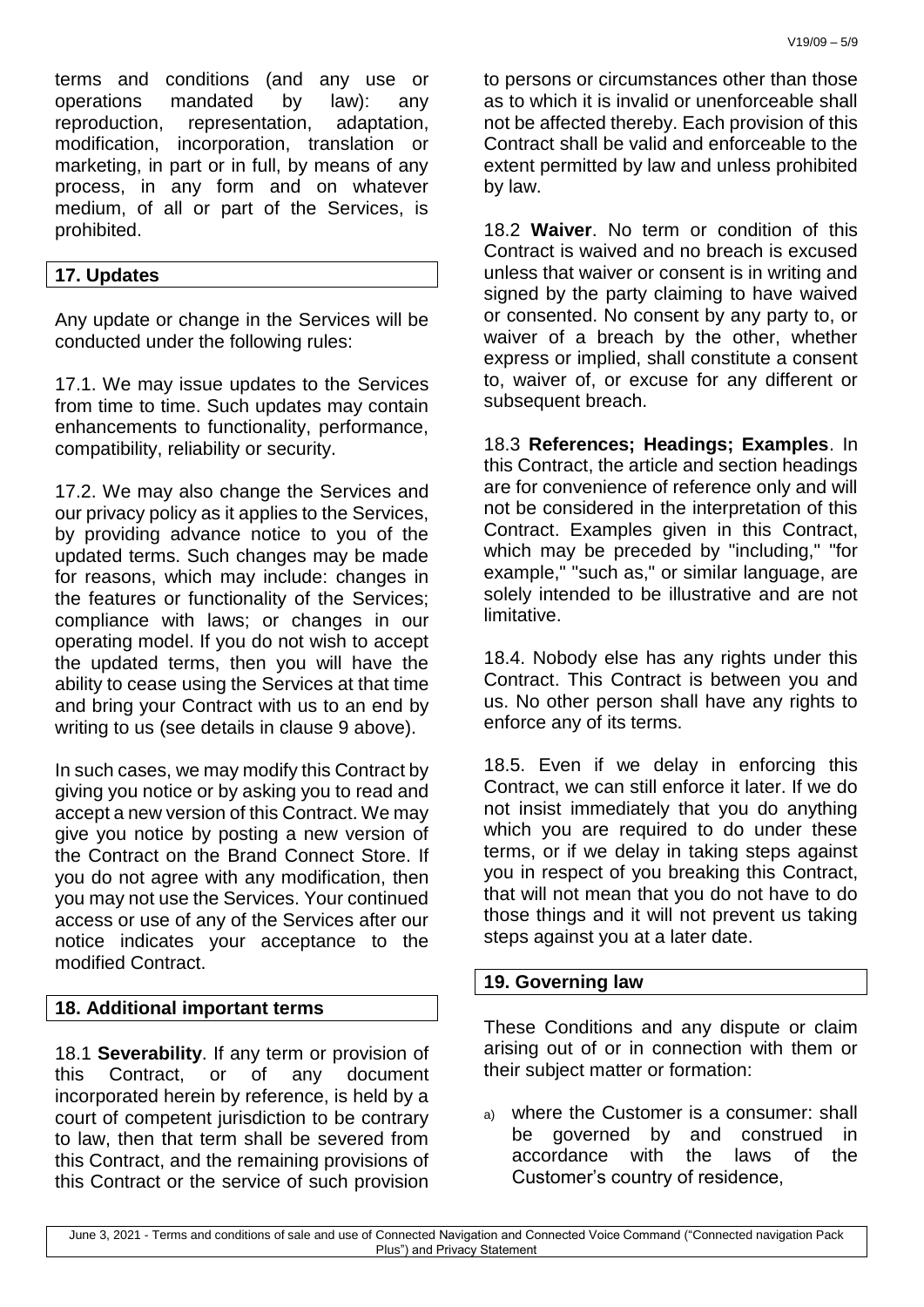b) Where the Customer is subscribing to the Services other than as a consumer shall be governed by and construed in accordance with the laws of England.

#### **20. Dispute resolution**

20.1 In case of any dispute or claim (including non-contractual disputes or claims) arising out of or in connection with this Contract or its subject matter or formation, the parties agree to resort in priority to alternative dispute resolution means, such as mediation.

Either party shall give to the other written notice of dispute, the Service Provider via email to the Customer and the Customer using the means set out in clause 9 above, setting out the nature and full particulars of this dispute or claim. The Service Provider and the Customer shall then attempt in good faith to settle the dispute or claim via mediation procedures.

No party may commence any court proceedings in relation to the whole or part of the dispute or claim aforementioned until fourteen (14) days after service of the notice of dispute, provided that the right to issue proceedings is not prejudiced by a delay.

20.2 If the dispute of claim is not settled by mediation within fourteen (14) days of commencement of mediation or within such further period as the parties may agree in writing, either party may issue court proceedings as follows:

(a) Where the Customer is subscribing to the Services other than as a consumer, you agree that the Courts of England shall have exclusive jurisdiction to settle any dispute or claim (including non-contractual disputes or claims) arising out of or in connection with this Contract or its subject matter or formation :

(b) where the Customer is a consumer you agree that the courts where you reside shall have exclusive jurisdiction to settle any dispute or claim (including non-contractual disputes or claims) arising out of or in connection with this Contract or its subject matter or formation.

19.3 In addition, disputes may be submitted for online resolution to the European Commission Online Dispute Resolution platform at

http://ec.europa.eu/consumers/odr/.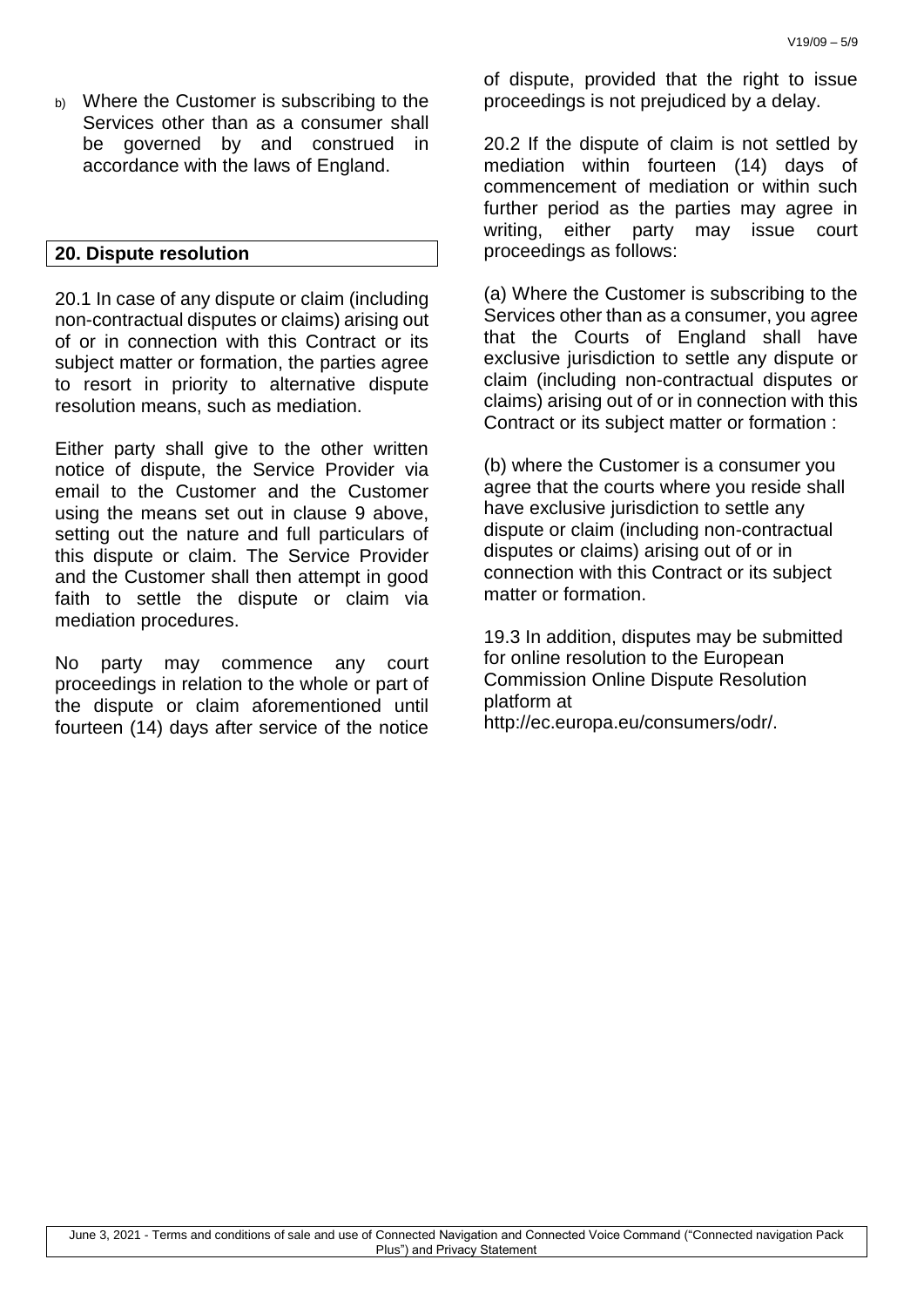# **APPENDIX 1.A: SERVICES TERRITORY COVERAGE**

The Services' geographic coverage provided by the Service Publisher for Customers having subscribed to these in their country of residence is indicated in the following Brand Connect Store.

It applies when travelling inside and outside of this country of residence.

|          | <b>Service Store</b>            | Link to countries coverage                                                                        |
|----------|---------------------------------|---------------------------------------------------------------------------------------------------|
| Vauxhall | https://connect.vauxhall.co.uk/ | https://connect.yauxhall.co.uk/sites/ov/files/uploaded-<br>files/Territory Service Coverage 0.pdf |

# **APPENDIX 1.B: BRAND DETAILS**

### *1.B.1* SERVICES AND BRANDS/MANFACTURERS

The Services' names in the United Kingdom are set out as follows:

|          | BRAND/MANUFACTURER   Connected Navigation "update" pack<br>(refer to Section 1 and 4 in the<br><b>Conditions)</b> |
|----------|-------------------------------------------------------------------------------------------------------------------|
| Vauxhall | <b>Connected Navigation Pack Plus</b>                                                                             |

### *1.B.2* BRAND CONNECT/SERVICES STORES AND WEBSITE DETAILS

The local brand connect stores and specific website links in the United Kingdom are set out as follows:

|          | <b>Brand Connect</b>                | <b>Website link for FAQ</b>                | Website link for map       | MyBrand App/                           |
|----------|-------------------------------------|--------------------------------------------|----------------------------|----------------------------------------|
|          | /Service Stores                     | section (clause 4.1)                       | updates (clause 4.2.1)     | Website                                |
| Vauxhall | https://connect.va<br>uxhall.co.uk/ | https://connect.vauxhal<br>l.co.uk/node/26 | https://my.vauxhall.co.uk/ | MyVauxhall<br>https://my.vauxhall.co.u |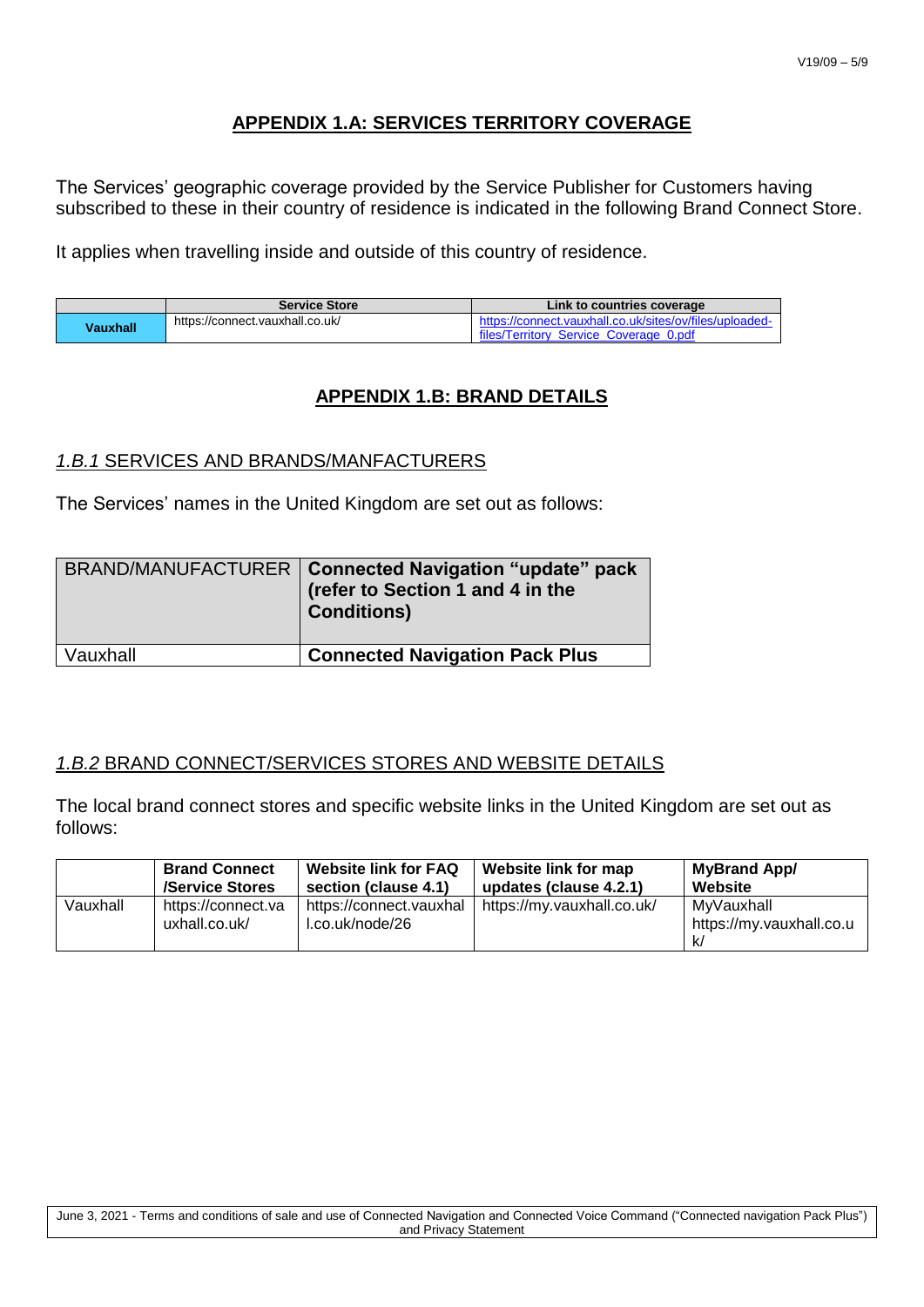# *1.B.3* CUSTOMER RELATIONS/CONTACT CENTRE DETAILS

The contact details in the United Kingdom for clause 9 above are set out as follows:

|          | <b>Contact details</b>                                                                                                                                                                                                                                                                                                                                                                       |
|----------|----------------------------------------------------------------------------------------------------------------------------------------------------------------------------------------------------------------------------------------------------------------------------------------------------------------------------------------------------------------------------------------------|
| Vauxhall | -By telephone on 0800 026 0034. Free phone call (from<br>a land line) Monday-Friday from 08:00 to 18:00<br>Online, via the Live Chat functionality<br>.on<br>www.vauxhall.co.uk<br>By <b>Email on customercare@vauxhall.co.uk</b><br>By post to the following address: Vauxhall Customer<br>Relations Dept. - Chalton House, UK1-101-135<br>Luton Road, Chalton, Luton, Bedfordshire LU4 9TT |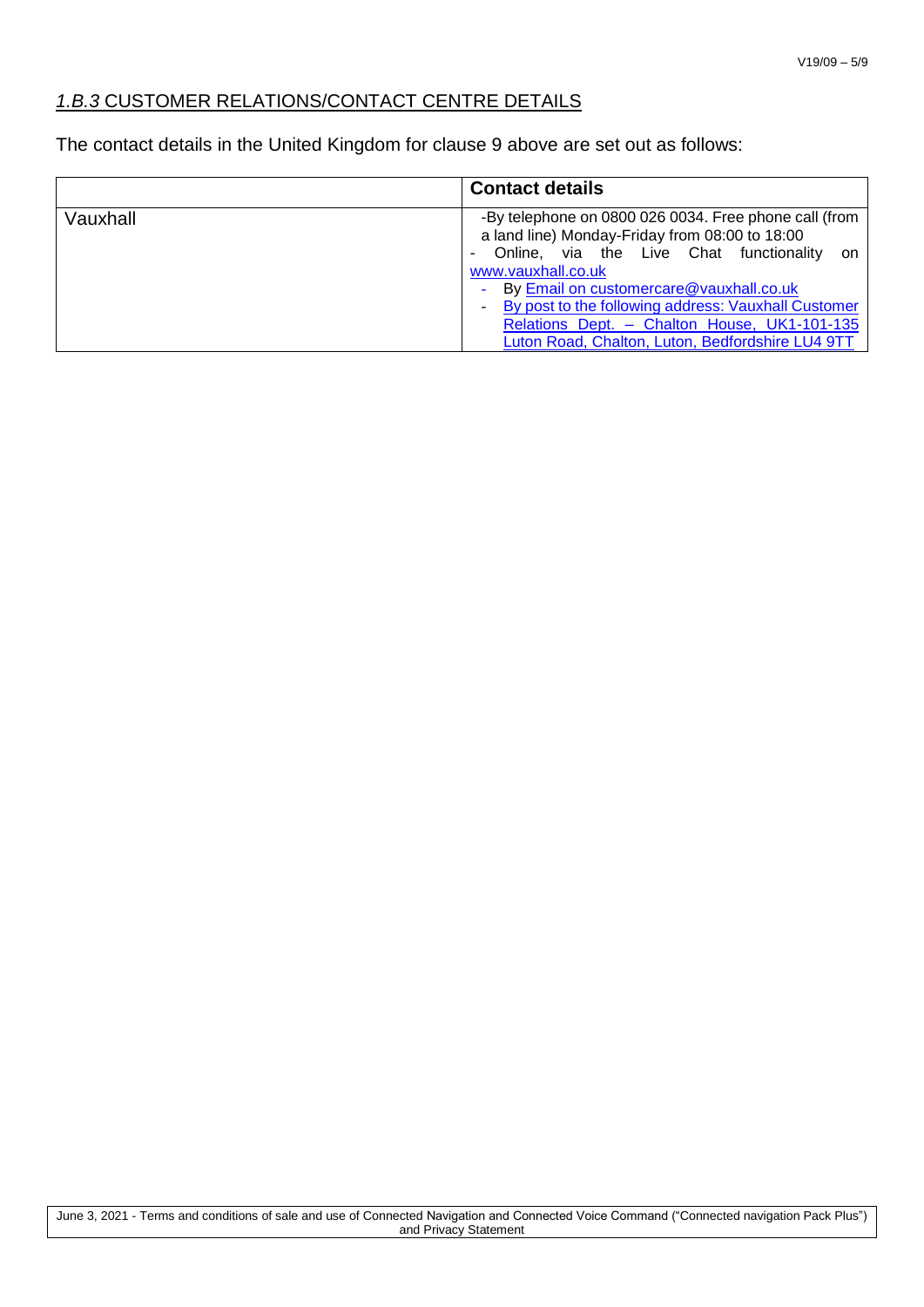# **APPENDIX 2: PRIVACY STATEMENT**

Your personal data will be processed for providing Connected Navigation and Connected Voice Command (part of the Services) by us, PSA Automobiles SA, 2-10 boulevard de l'Europe 78300, Poissy, France as controller, as follows:

We as controller process your personal data for the following purposes based on the following legal basis:

| Data (mandatory data is marked with *)                                                                                                                                                                                                                                                                                              | Purpose(s)                                                                                                                                                   | Legal basis                                                            |
|-------------------------------------------------------------------------------------------------------------------------------------------------------------------------------------------------------------------------------------------------------------------------------------------------------------------------------------|--------------------------------------------------------------------------------------------------------------------------------------------------------------|------------------------------------------------------------------------|
| 1. Vehicle identification number (VIN)*, start and end of service<br>(duration)                                                                                                                                                                                                                                                     | Activation                                                                                                                                                   | Art. 6 (1) 1 b) General Data<br>Protection Regulation (GDPR)           |
| 2. Name*, surname*, street*, number*, postcode*, town/city*,<br>start and end of service (duration)                                                                                                                                                                                                                                 | Invoicing and administration of the<br><b>Services</b>                                                                                                       | Art. 6 (1) 1 b) GDPR                                                   |
| 3. UIN (unique identification number associated to the touch<br>screen)*, geolocation of the vehicle*                                                                                                                                                                                                                               | Provide the Service Connected<br>Navigation including e. g. online traffic,<br>weather, parking information, fuel<br>prices, online point of interest search | Art. 6 (1) 1 b) GDPR, Art. 6 (1) 1 a)<br>GDPR regarding geolocation    |
| 4. Voice data* (this could include the last 3 seconds of<br>conversation in the vehicle including the "wake up word"), GPS<br>coordinate, unit preference*, system language*, list of<br>available radio stations*, UserID*, DeviceID*, user's<br>phonebook sync, user's USB music list sync                                        | Providing the Service Connected<br>Voice Command                                                                                                             | Art. 6 (1) 1 b) GDPR, Art. 6 (1) 1 a)<br>GDPR regarding voice data     |
| 5. VIN*, IP address*, IMEI/SIM Card number*, certificate<br>number*, Service ID*, list of ECU concerned*, software and<br>firmware status*, hardware version*, acknowledgement of the<br>user a/o owner of the vehicle*, result (successful / not<br>successful) of remote device management or remote<br>software/firmware update* | Channel connection between the<br>vehicle and the device management<br>server, remote device management<br>and remote software and firmware<br>updates       | Art. 6 (1) 1 b) GDPR                                                   |
| 6. VIN*, IP address*, IMEI/SIM Card number*, certificate<br>number*, Service ID*, list of ECU concerned*, software and<br>firmware status*, hardware version*, acknowledgement of the<br>user a/o owner of the vehicle*, result (successful / not<br>successful) of remote device management or remote<br>software/firmware update* | Channel connection between the<br>vehicle and the device management<br>server, remote device management<br>and remote software and firmware<br>updates       | Art. 6 (1) 1 c) GDPR<br>or - when<br>applicable - Art. 6 (1) 1 d) GDPR |

The data elements marked with a \* listed above are mandatory and contractual requirement. You are therefore obliged to provide the data. In case you don't provide the data, we cannot provide the Services.

Above mentioned data in section 1, 2, 5 and 6 will be stored for 10 years after termination of the Services. Above mentioned data listed in section 3 will be stored for 24h. Above mentioned data in section 4 will be stored for 300 s except for voice data, that will immediately be converted in anonymised audio file and deleted afterwards. Regarding the user's phonebook sync and user's USB music list sync the previous list is removed and replaced by the new one when new pairing occurs; unused data are removed after 28 days.

#### **Recipients**

We disclose your personal data for the below listed purposes to the following recipients:

| Data                                  | Purpose(s)                                                        | Recipient(s)                                                                                                                                                                                                                                                                                                                                                                                                                                                                |
|---------------------------------------|-------------------------------------------------------------------|-----------------------------------------------------------------------------------------------------------------------------------------------------------------------------------------------------------------------------------------------------------------------------------------------------------------------------------------------------------------------------------------------------------------------------------------------------------------------------|
| Above mentioned<br>data in section 3. | Registration and<br>providing the Services                        | TOMTOM SALES BV, 154 De Ruyterkade, 1011AC, Amsterdam, The Netherlands                                                                                                                                                                                                                                                                                                                                                                                                      |
| Above mentioned<br>data in section 4. | <b>Providing the Service</b><br><b>Connected Voice</b><br>Command | SoundHound INC., 5400 Betsy Ross Drive, Santa Clara, CA 95054 USA. SoundHound is<br>located outside the European Economic Area (EEA) in the USA and therefore in a country<br>without adequate level of data protection. There is no adequacy decision of the European<br>Commission but there are appropriate safeguards in place, which are in this case EU Standard<br>Contractual Clauses. In order to obtain a copy please send an email to<br>privcayrights@mpsa.com. |
| Above mentioned<br>data in section 2. | Invoicing                                                         | HiPay SAS, 94 rue de Villiers, 92300 Levallois-Perret, France                                                                                                                                                                                                                                                                                                                                                                                                               |
| Above mentioned<br>data in section 2. | Administration of the<br>Services                                 | Respective Brand as provider of Customer Care: Automobiles Peugeot, Automobiles Citroën at<br>2-10 boulevard de l'Europe, 78300 Poissy, France. Opel Automobiles GmbH at Bahnhofsplatz,<br>65423 Rüsselsheim am Main, Germany.                                                                                                                                                                                                                                              |

#### **Geolocation and voice data**

Understanding that it will limit the provision of the Services, you can deactivate the geolocation of the vehicle at any time or deactivate the disclosure of data (including voice data) at any time, via the system settings menu. You can reactivate the Services at any time.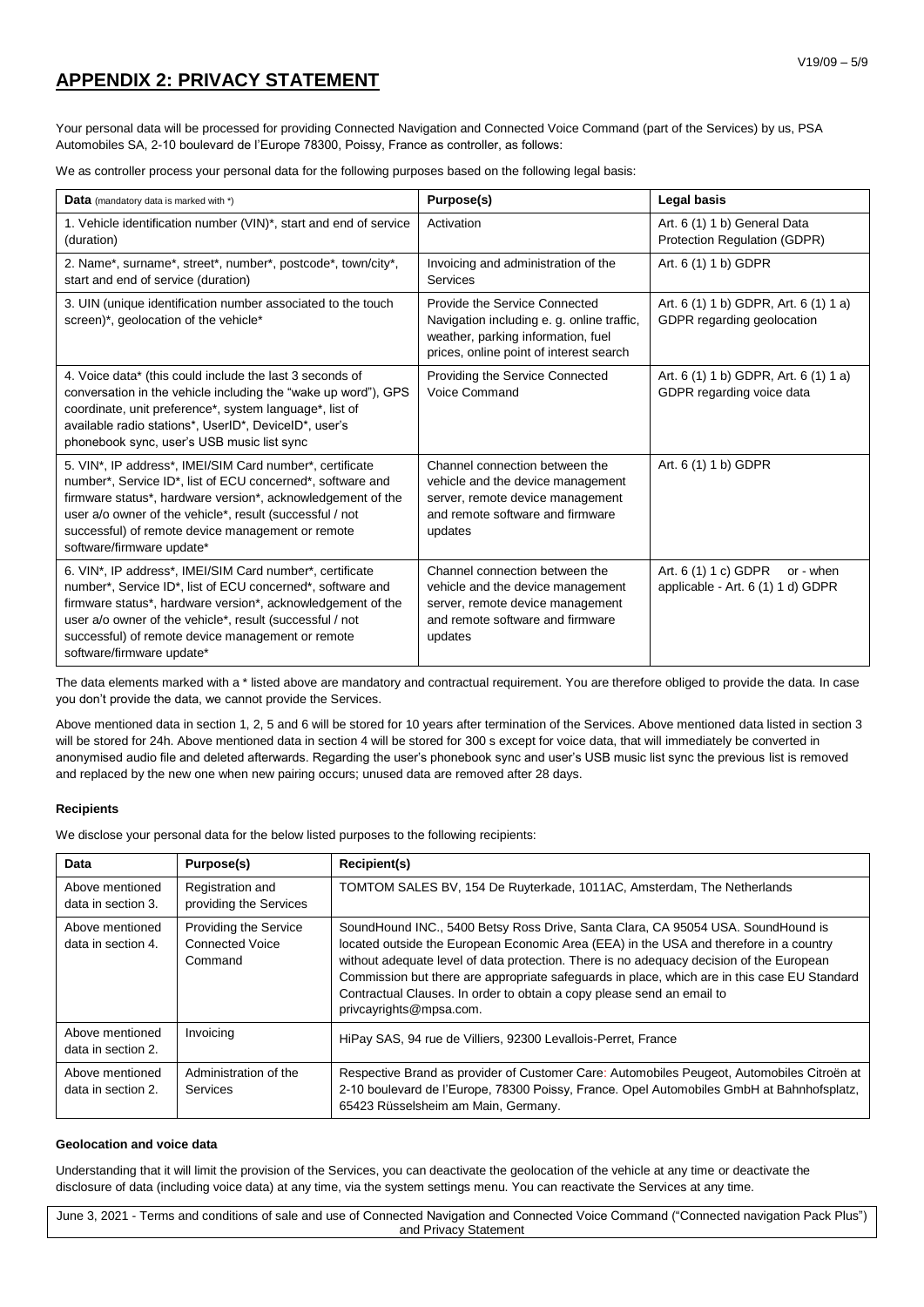V19/09 – 5/9 You undertake, under your sole responsibility, to inform anyone using the vehicle or travelling as a passenger in the vehicle of the collection and disclosure of geolocation and voice data.

You are responsible for erasing all data related to you that you have entered and stored in the vehicle's system.

#### **Your Rights**

As data subject, you have the right of access, right to rectification, right to erasure (right to be forgotten), right to restriction of processing, right to data portability, right to object to processing of personal data concerning you which is based on Art. 6 (1) 1 e) or f) GDPR or where the personal data are processed for direct marketing purposes in accordance with the applicable law.

Please note that your above mentioned rights are restricted by law and must be fulfilled by us possibly only under certain conditions.

If you want to claim your above-mentioned rights please contact us per email (privacyrights@mpsa.com).

Your personal data can be updated by us as the responsible controller at any time (e.g. change your address).

To exercise your right to lodge a complaint (Art. 77 GDPR) please contact Commission Nationale de l'Informatique et des Libertés (CNIL), 3 Place de Fontenoy, TSA 80715, 75334 Paris cedex 07, France (www.cnil.fr) or contact a supervisory authority.

#### **Contacting PSA Automobiles SA**

PSA Automobiles SA, 2-10 Boulevard de l'Europe, 78300 Poissy, France. For detailed inquiries, you may contact the relevant Customer Relations Centre, as stated in Appendix 1.B.3.

#### **Contacting the Data Protection Officer**

PSA Automobiles SA, Data Protection Officer, Case Courrier YT238, 2-10 Boulevard de l'Europe, 78300 Poissy, France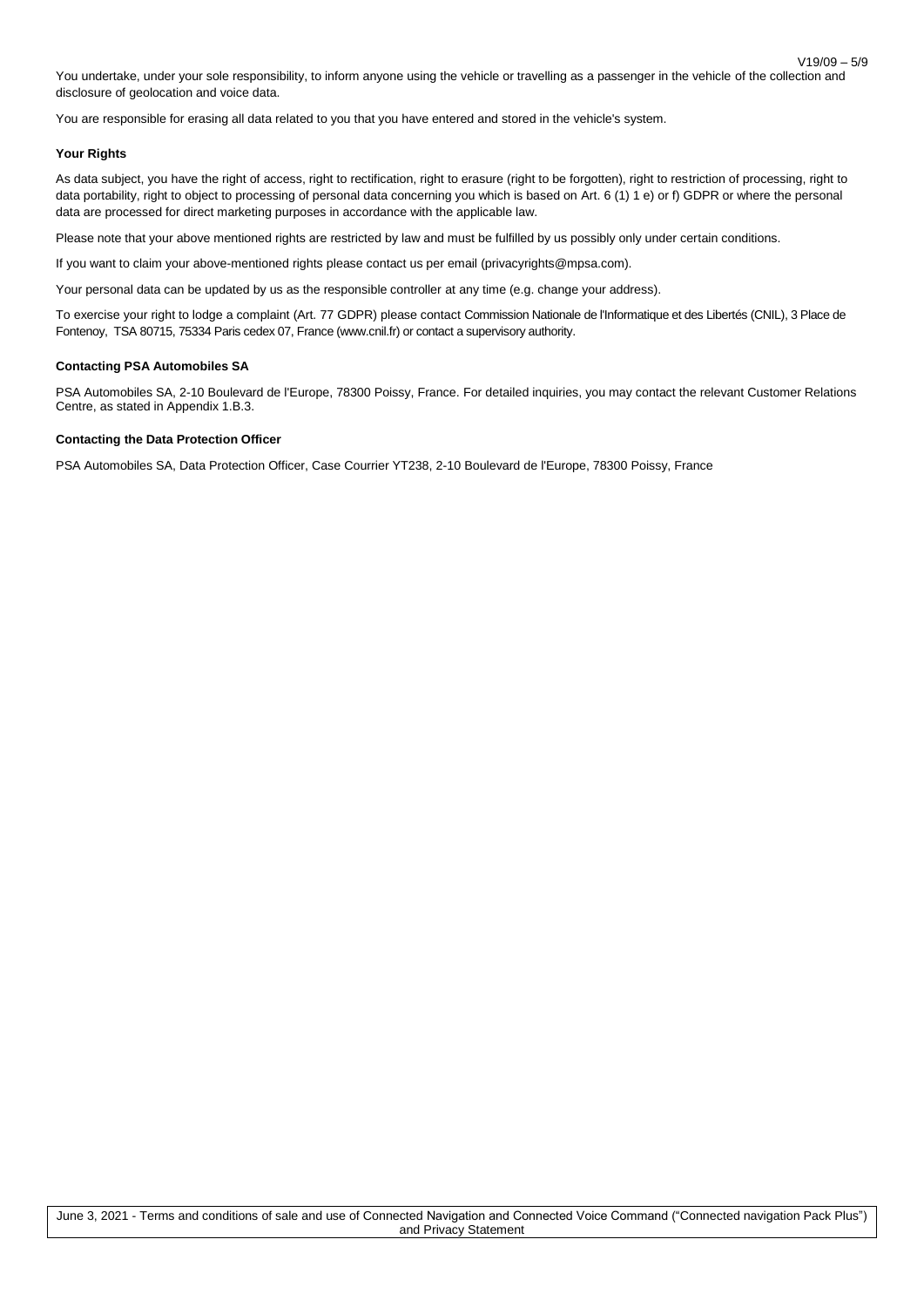# **APPENDIX 3: CANCELLATION FORM FOR ONLINE SERVICE CONTRACTS**

**To**: Vauxhall Customer Relations Dept. – Chalton House, UK1-101-135 Luton Road, Chalton, Luton, Bedfordshire LU4 9TT

I hereby give notice that I cancel my Contract for the supply of the following services:

Connected Navigation and Voice Command Services

**Ordered on:**

**Name of consumer:**

**Address of consumer:**

**VIN Number (\*):**

**Signature of consumer(s) (only if this form is notified on paper),**

**Date**

**Please note that the information market with an asterisk (\*) is optional.**